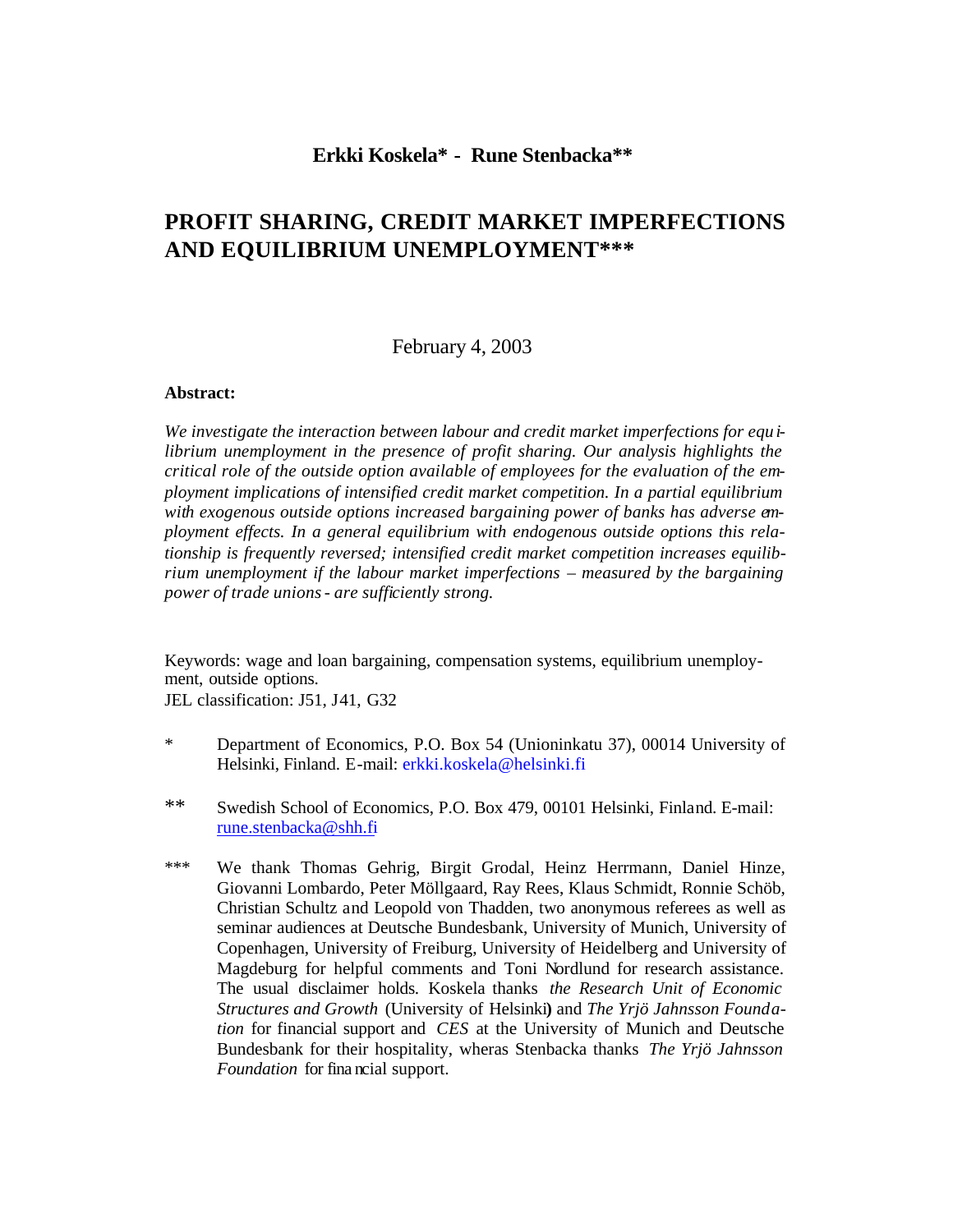# **I. Introduction**

 $\overline{\phantom{a}}$ 

For a long time it has been a major challenge for economists to explain the high and persistent European unemployment. Explanations have typically focused on labour market imperfections. However, to an increasing extent economists (see, for example, Acemoglu (2001), Blanchard and Giavazzi (2000) or Wasmer and Weil (2000)) have argued that labour market frictions and wage rigidities do not constitute sufficiently rich explanations of the poor employment performance in European countries. For example, in their empirical study Krueger and Pischke (1997) (p.22) conclude that "restrictions on entrepreneurs and product market regulations and institutions may distort labor demand, causing the labor demand curve to shift in and become more inelastic". Also, the empirical results reported by Blanchflower and Oswald (1998) indicate that credit market imperfections have adverse employment effects by constituting an obstacle against self-employment.

In the present study we apply the "right-to-manage" framework to examine the interaction of labour and credit market imperfections for the determination of equilibrium unemployment in the presence of profit sharing. We capture the labour market imperfections by adopting a union bargaining approach, which seems reasonable as more than three quarters of the workforce are still covered by collective bargaining in most Eur opean countries. The idea of perfect competition basically seems equally unrealistic in credit markets as in labour markets.<sup>1</sup> In line with our way of capturing imperfections in the labour market, banks are assumed to be equipped with bargaining power in the loan market.<sup>2</sup> This way we can capture the imperfections in labour and credit markets within a uniform analytical framework, which makes it possible to disentangle the effects on wage formation and employment associated with the imperfections in these markets.

We focus on credit markets, where repayment rates are negotiated between financiers and firms, whereas the firms and organised labour bargain over the base wage in the imperfectly competitive labour market. These two types of negotiations take place sequentially and are assumed to be conditional on the firm having committed itself to the

<sup>&</sup>lt;sup>1</sup> See, for example, Sharpe (1990) or Dell'Arrichia et. al (1999) for models demonstrating how informational asymmetries will create barriers to entry and make it possible for incumbent lenders to exploit captive customers.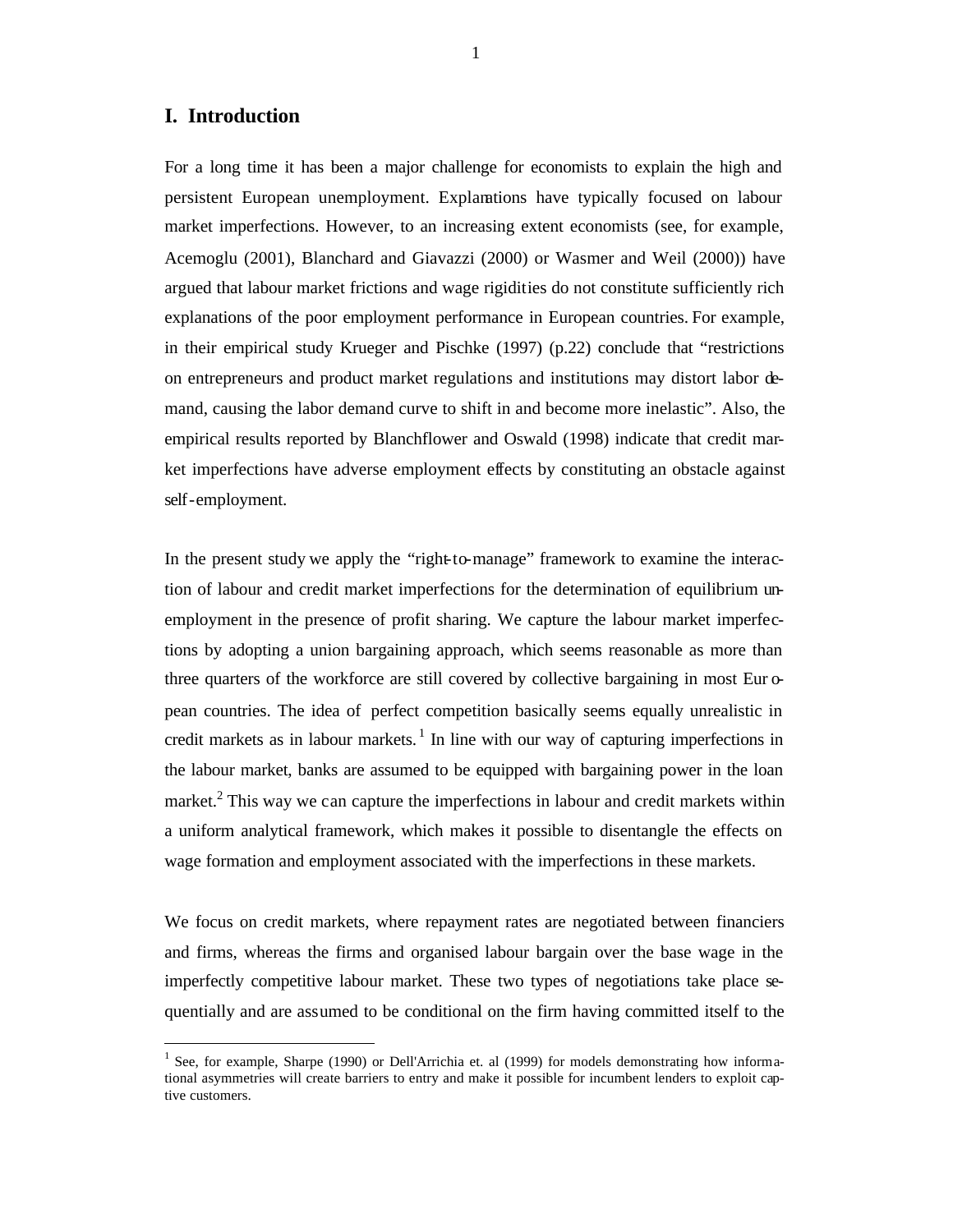form of wage contract determining to what extent it makes use of performance-related profit sharing in addition to the negotiated base wage **.** Our ultimate goal is to study the impact of alternative outside options – largely related to labour force mobility as captured by a general equilibrium framework as opposed to a partial equilibrium framework - for the relationship between the intensity of credit market competition and equilibrium unemplo yment in the presence of profit sharing.

An emerging literature has focused on the interaction between corporate finance, wage and employment policies. Bronars and Deere (1991), Perotti and Spier (1993), Dasgupta and Sengupta (1993) as well as Dalmazzo (1996) demonstrate how firms can use debt as a strategic instrument to reduce the costs that unionised workers can impose on shareholders through their collective bargaining power. But this finance approach does not explore the implications of the interaction between the labour and credit markets for employment.

The literature focusing on the employment consequences of the interaction between credit and labour markets, both characterised by market imperfections, is currently quite thin. Wasmer and Weil (2000) investigate this issue within a framework with job search, labour and credit matching frictions and negotiated mark-ups in the labour and credit markets. Their model generates a decomposition of unemployment into two parts, one depending on labour marke t imperfections and the other one related to credit market imperfections. These imperfections exhibit interaction in the form of a credit multiplier such that the credit market imperfections amplify the unemployment generated through the imperfections in the labour market.<sup>3</sup> Acemoglu (2001) presents another mechanism for how credit market frictions may contribute to unemployment. Abstracting from labour market imperfections he shows how failures in the credit market to channel funds to socially valuable projects can have a substantial employment effect, in particular in the "medium" run.

 $2$  Of course, the imperfections in the credit market could take alternative forms. For example, the literature in financial economics often emphasize the imperfections generated by asymmetric information.

<sup>&</sup>lt;sup>3</sup> Our model differs in two important respects from that of Wasmer and Weil (2000). Firstly, our results heavily depend on the general equilibrium analysis, which is important, because, in contrast to studies based on a partial equilibrium analysis, wage increases affect the outside option available to union members. Secondly, we operate with more general wage contracts. In fact, most of the analysis in Wasmer and Weil is restricted to exogenous base wages with no performance-related elements.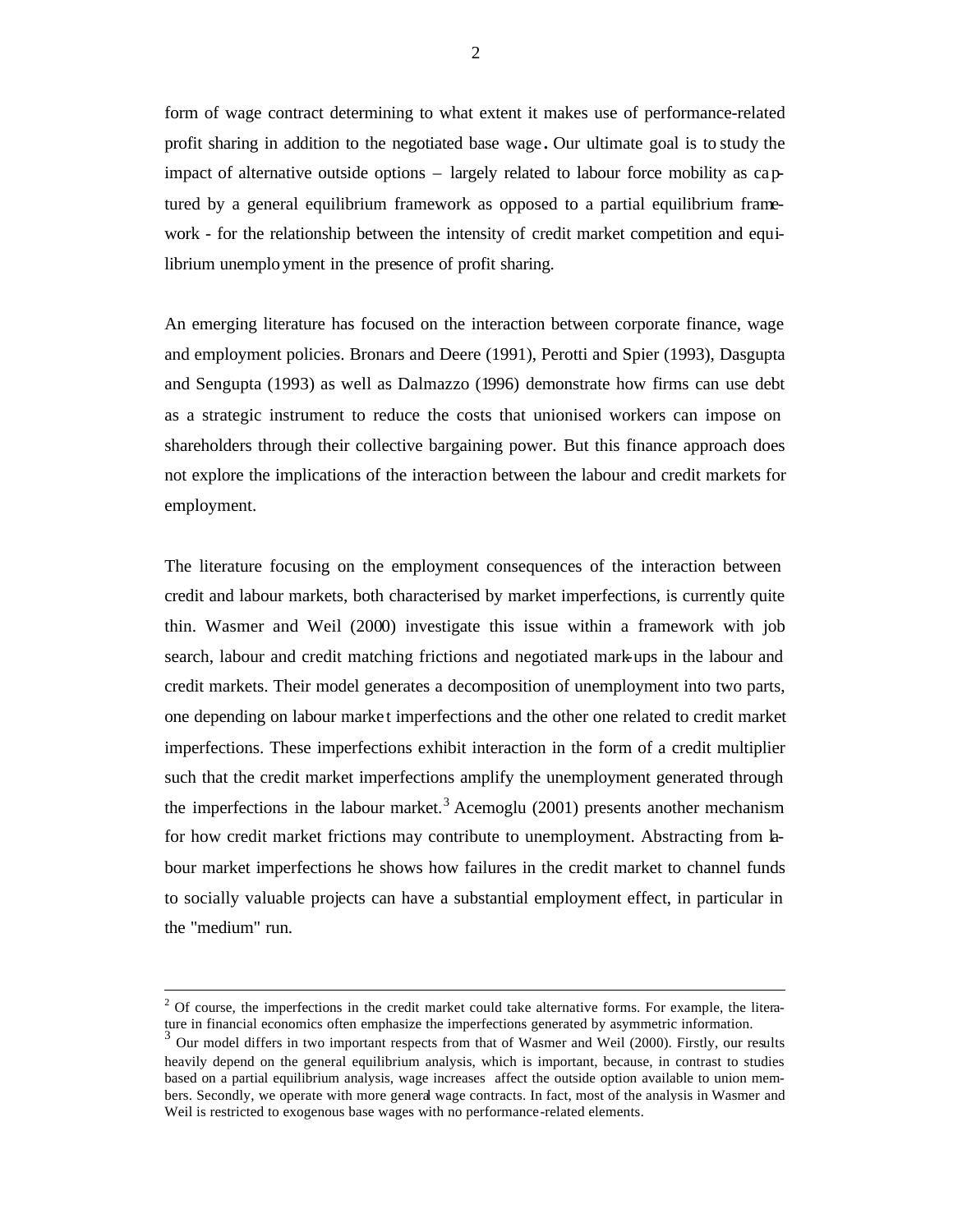Our present analysis makes it possible to characterise the relationship between equilibrium unemployment and the competitiveness of the credit market for environments where firms apply performance-related wage contracts relying on profit sharing. We study the important issue of how this relationship depends on the nature of the outside options relevant for the labour market negotiations. In our framework a performancerelated wage component in the form of profit sharing turns out to be a critically important mechanism for creating a relationship between credit and labour market imperfections; a commitment to profit sharing serves as a strategic device inducing a reduction in the negotiated base wage, thereby generating a link between the competitiveness of the credit market and equilibrium unemployment.

We confirm the intuitively appealing conjecture that intensified credit market competition will promote employment under two distinct types of circumstances: (1) in a partial equilibrium with exogenous outside options or (2) in a general equilibrium with endogenous outside options when labour markets exhibit sufficiently small bargaining power of trade unions and face policies with sufficiently low benefit-replacement ratios.

However, in a general equilibrium with a labour force being mobile across industries this relationship is reversed if the labour market imperfections – measured by the relative bargaining power of the trade unions - are sufficiently strong. Under such circumstances intensified credit market competition will increase equilibrium unemployment. This seemingly paradoxical result can intuitively be explained as follows: A decrease in the repayment rate directly improves employment conditions, but it also induces a wage increase with the opposite effect. Moreover, a higher wage rate increases the value of the trade union's outside option so as to outweigh the decreased direct cost of financing. Finally, a lower degree of market imperfections in the credit market will induce lower profit shares. Even though lower profit shares will have no direct employment effect, they will depress employment by increasing the negotiated base wage. Thus, with sufficiently strong distortions in the labour market, due to the bargaining power of the trade union, an increase in the distortions present in the credit market will actually represent an efficiency-enhancing device by reducing the potential of the trade union to exploit its bargaining power.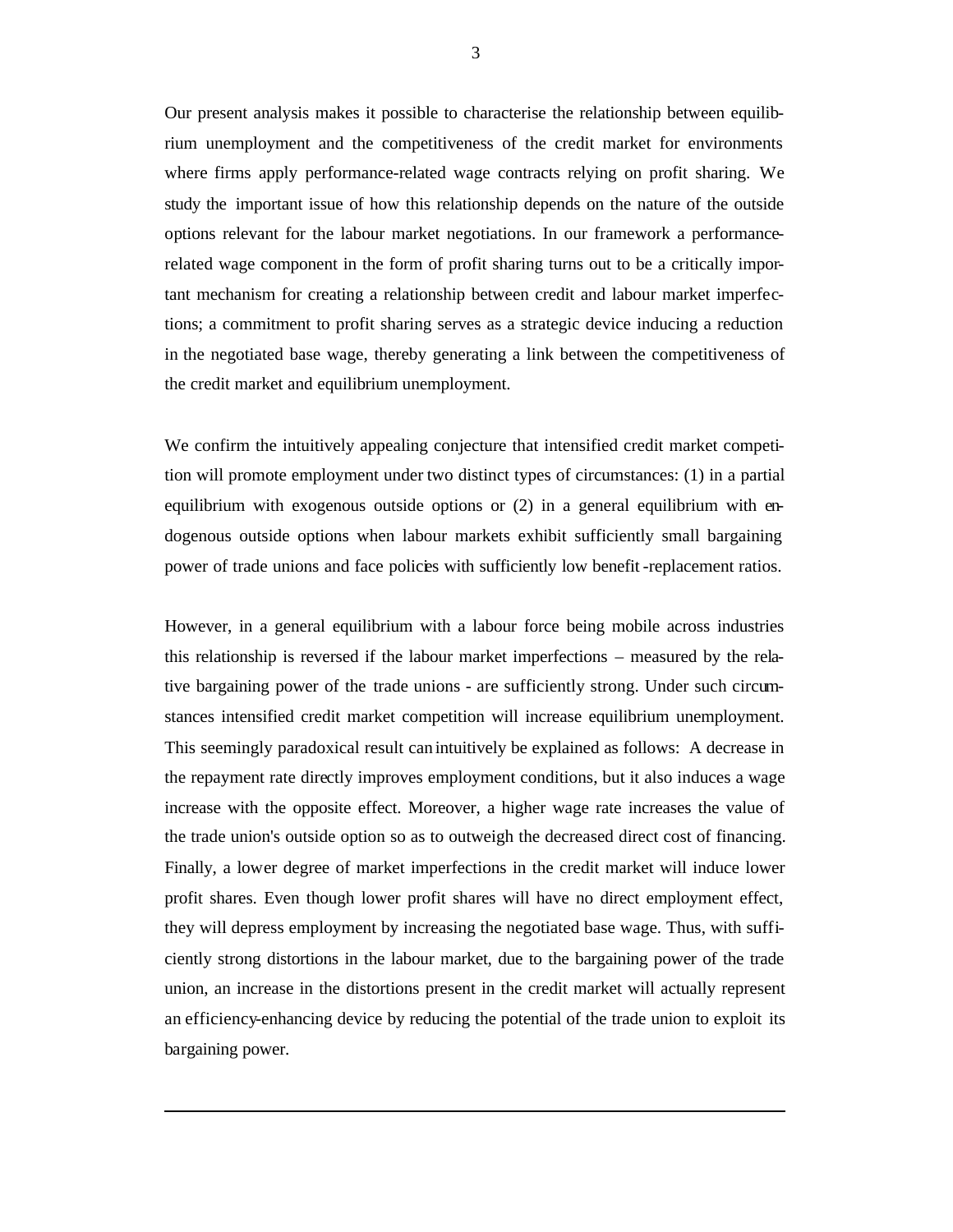Our analysis proceeds as follows. In section II we present the basic structure of the model including the time sequence of decisions under circumstances where a represe ntative firm operates in an environment characterised by uncertainty and bankruptcy risk. Employment is studied in section III,while in section IV we analyse how the repayment rate, the base wage and profit share are determined. Section V explores the implications of credit market imperfections for equilibrium unemplo yment within the framework of partial and general equilibrium models, which affect the nature of the outside options relevant for wage negotiations. Finally, we summarise and offer concluding comments in section VI.

## **II. The Basic Framework**

We consider a financially constrained firm operating in an environment characterised by uncertainty. Production requires the firm to employ homogeneous workers within the framework of a unionised labour market. By employing labour input *L* the firm is able to generate random revenues,  $g$ , which are distributed continuously with  $g > 0$  according to the conditional density function $4$ 

(1) 
$$
f(g|L) = I(L)e^{-I(L)g}
$$
,

where  $I'(L) < 0$  and  $I''(L) > 0$ . Thus, a rise in L shifts the density function to higher returns at a decreasing rate.

In order to focus on the interaction between imperfections in credit and labour markets we assume that the firm has to finance its operations exclusively by debt. The totalremuneration of workers comprises the negotiated base wage and the profit share. It is assumed that the base wages are paid prior to the finalisation of the production process. Thus, the base wages have to be financed by debt, whereas potential profit shares are paid out after the revenues are realized and the demands of senior claimants are fulfilled. For a firm facing a credit market with a prevailing interest rate r, the effective base wage can be written as  $(1 + r)w = \Delta w = \tilde{w}$ , where  $\Delta$  is the repayment rate. Faced with an ordinary debt contract exhibiting limited liability, the risk-neutral firm decides on employment, *L* , in order to maximise its expected profits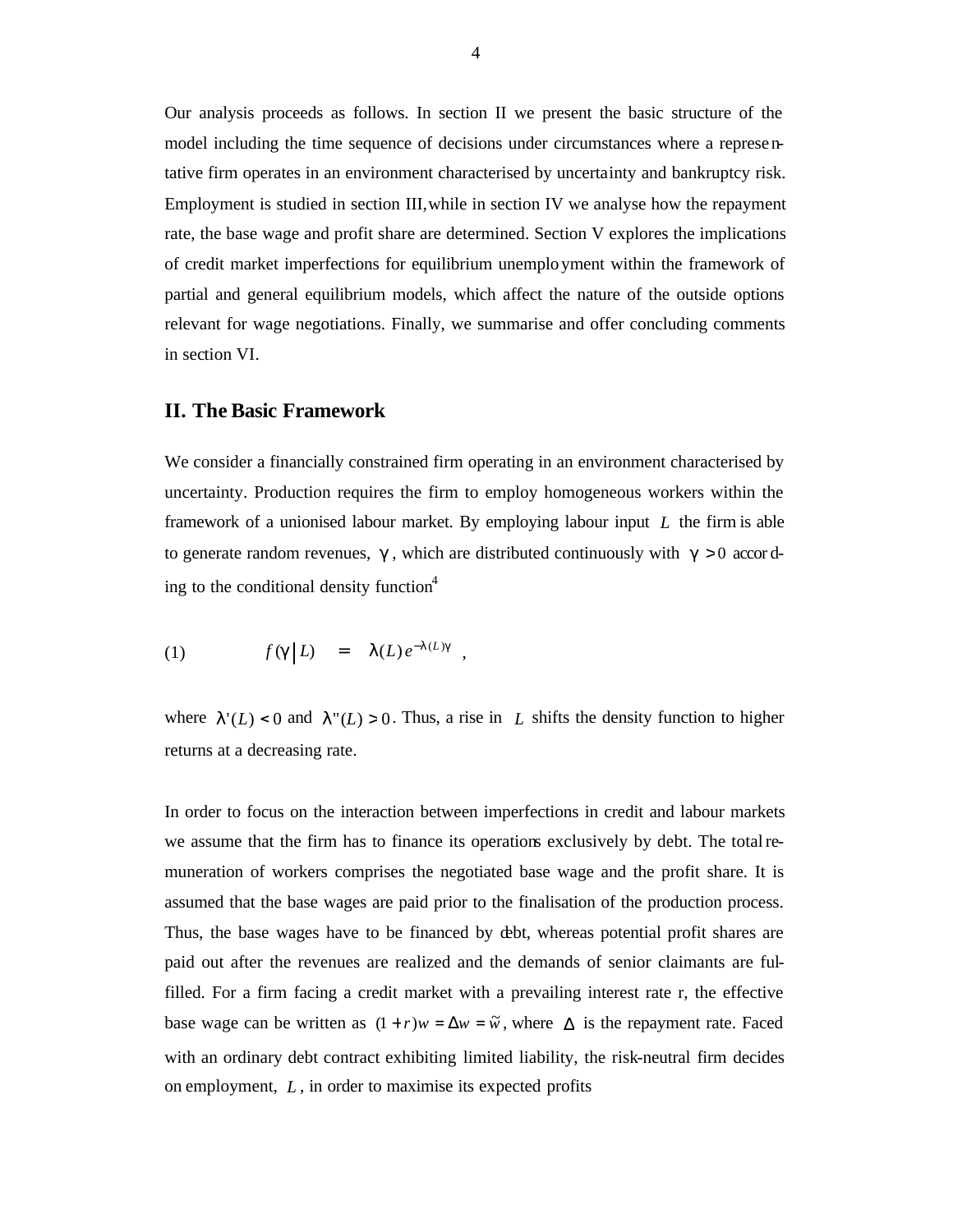(2) 
$$
E\boldsymbol{p}(L) = \int_{g}^{\infty} (\boldsymbol{g} - \widetilde{w}L) f(\boldsymbol{g}|L) d\boldsymbol{g} = \frac{e^{-1(L)\hat{g}}}{I(L)}.
$$

where we have applied integration by parts and used the specification (1). In (2) the lower bound of the range of integration,  $\hat{g} = \tilde{w}L$ , denotes the "break-even" state of nature, in which the firm is just able to remain solvent. The generated conditional revenues are either sufficient to make the firm survive or not. According to (2) the firm's attention is restricted to the upper tail of the distribution of project returns ( $g \ge \hat{g}$ ). The firm is bankrupt when  $g < \hat{g}$  and in this case ownership of the project shifts to the bank.

In the long run the firm is assumed to commit itself to the form of the wage contract delineating to what extent it will make use of performance-related profit sharing. The profit share, *t* , determines what fraction of the firm's profits will be transferred to employed workers. Conditional on the structure of compensation to organised labour the firm and the trade union engage in base wage bargaining. Conditional on the outcome of the wage bargaining, in its turn, the firm and the bank negotiate over the firm's repa yment rate  $\Delta = 1 + r$ .

It should be emphasized that profit sharing is, in fact, an empirically important phenomenon in many OECD countries. The OECD Employment Outlook (1995) reports cross-country evidence on the incidence of profit sharing in OECD countries. Pendleton et. al. (2001) and the DICE database collected by CESifo, to be found on http://www.CESifo.de, present more recent and detailed data on the significant proportion of workplaces with financial employee participation, in particular in the form of profit sharing schemes, in EU-countries. These sources also report on the countryspecific institutional regulations surrounding the profit sharing systems.

Together with the negotiated base wage the repayment rate determines the effective cost of production for the firm. We apply the Nash bargaining solution as the outcome of the firm-financier negotiations determining the firm's cost of debt financing. Finally, the firm unilaterally decides on employment once the negotiations in the labour and credit markets are settled. This sequential bargaining is essential for our purpose of studying

 $^{4}$  A more general form of this specification has been used in Koskela – Stenbacka (2000a).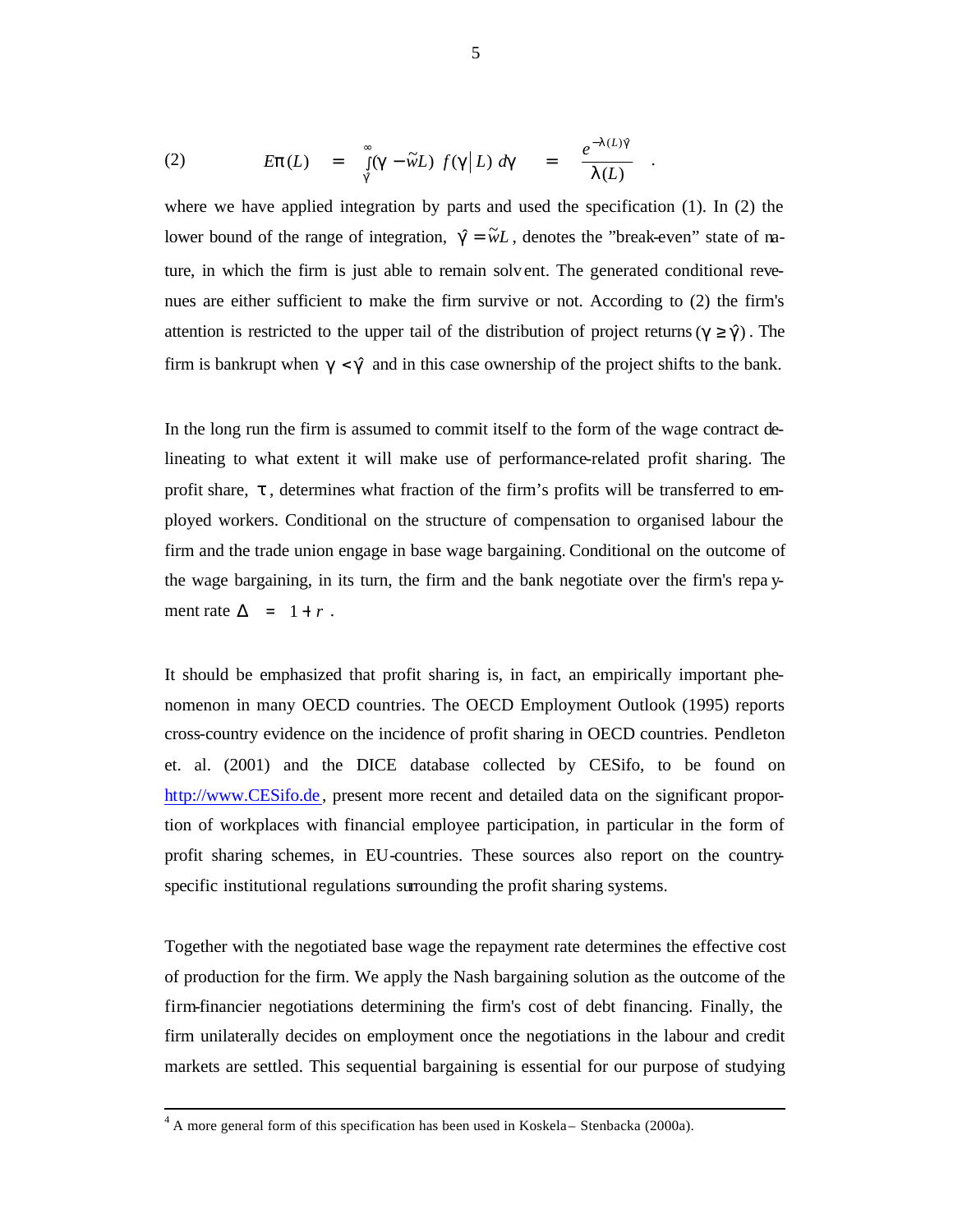how the interaction between labour and credit markets impacts on equilibrium unemployment.<sup>5</sup>

We summarise the time sequence of the decisions made by the firm, the financier and the trade union in Figure 1. The firm is assumed to commit itself to a profit sharing arrangement prior to the stage of base wage bargaining. This timing structure is designed so as to capture the typical, legally imposed, institutional feature whereby the profit sharing schemes have to be independent of the wage agreements<sup>6</sup> (see, for example, Cahuc and Dormont (1997) or Pendleton et. al. (2001)). <sup>7</sup> However, at the end of sections IV and V we briefly compare the outcomes of this sequential determination of profit shares and base wages with those associated with simultaneous bargaining with respect to profit shares and base wages.



**Figure 1: Time sequence of decisions**

By applying backward induction we proceed by first investigating the determination of employment in the next section.

## **III. Employment Determination**

 $\overline{\phantom{a}}$ 

At this stage the firm has committed itself to a profit sharing system and the negotiations in the labour and credit markets have fixed the base wage and the repayment rate.

**<sup>5</sup>** Koskela and Stenbacka (2001) have explored the implications of alternative timing sequences within the context of a related model.<br><sup>6</sup> For example, in France, where the reported proportion of workplaces with profit sharing exceeds 50 %,

firms can qualify for tax exemptions if they apply profit sharing schemes, which stipulate bonuses which are independent of the negotiated base wage.<br><sup>7</sup> In their paper with a different focus Caballero and Hammour (1998) have abstracted from the interaction

between labour and credit markets by assuming block bargaining (workers versus financiers and firms).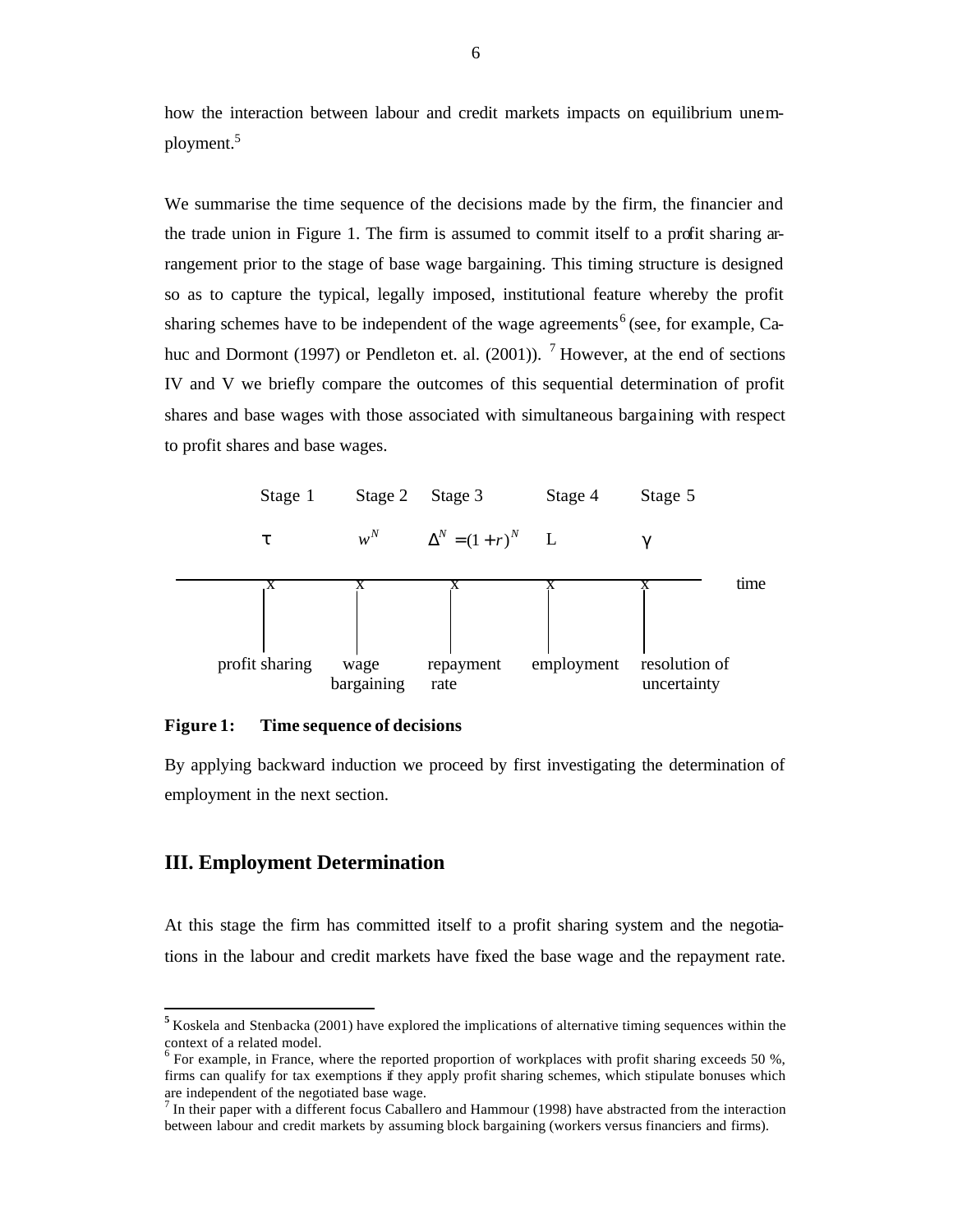Thus, the effective cost of employing L workers can be expressed as  $w \Delta L$ , thereby exhibiting its dependence on the negotiated base wage and repayment rate, respectively. In order to simplify the presentation we make the following assumption<sup>8</sup> regarding the production technology.

**Assumption 1** : *The hazard rate function l*(*L*) *is assumed to satisfy*

$$
(A1) \t I(L) = \frac{a}{L^a} \t with \t 0 < a < 1.
$$

Assumption (A1) implies that  $I'(L) = -a^2/L^{a+1} < 0$  and  $I''(L) = a^2(a+1)/L^{a+2} > 0$ so that an increase in employment shifts the density to higher returns at a decreasing rate. We differentiate  $(2)$  with respect to  $L$  to obtain the first-order condition

(3) 
$$
-I'(L)[1+I(L)\hat{g}] - I(L)^{2}\tilde{w} = 0.
$$

Using (A1) we can express the firm's optimal employment  $L^*$  according to

$$
(4) \tL^* = \tilde{w}^{-h} h^h,
$$

where  $h = 1/(1-a)$  is the elasticity of employment with respect to the effective wage rate  $\tilde{w} = \Delta w$ . According to (4) the employment exhibits constant elasticity with respect to the wage and the repayment rates. As an increased interest rate contributes to the firm's leverage, (4) suggests that the higher is the firm's leverage rate, the lower is employment, ceteris paribus. Notice that labour demand does not depend *directly* on the profit sharing parameter  $t^2$ . Substituting (4) into the firm's expected profit function yields the expected indirect profit function

<sup>&</sup>lt;sup>8</sup> In what follows the derivatives are noted by primes for functions with one argument and the partial derivatives by subscripts for functions with many arguments. Hence for example  $I'(L) = dI(L)/dL$ , while  $A_x(x, y) = \partial A(x, y) / \partial x$ , etc.

<sup>&</sup>lt;sup>9</sup> Empirical evidence from USA (see e.g. Sharpe (1994) and Hanka (1998)), from UK (see e.g. Nickell and Wadhwani (1991) and Nickell and Nicolitsas (1999)) as well as from Germany (see e.g. Funke, Maurer and Strulik (1999)) lies in conformity with the prediction that the firm's leverage will have a negative effect on employment. Moreover, direct employment independence of the profit share also lies in conformity with empirical evidence from UK (see Wadhwani and Wall (1990)) and France (see Cahuc and Dormont (1997)), but, of course, this does not mean an overall absence of employment effects.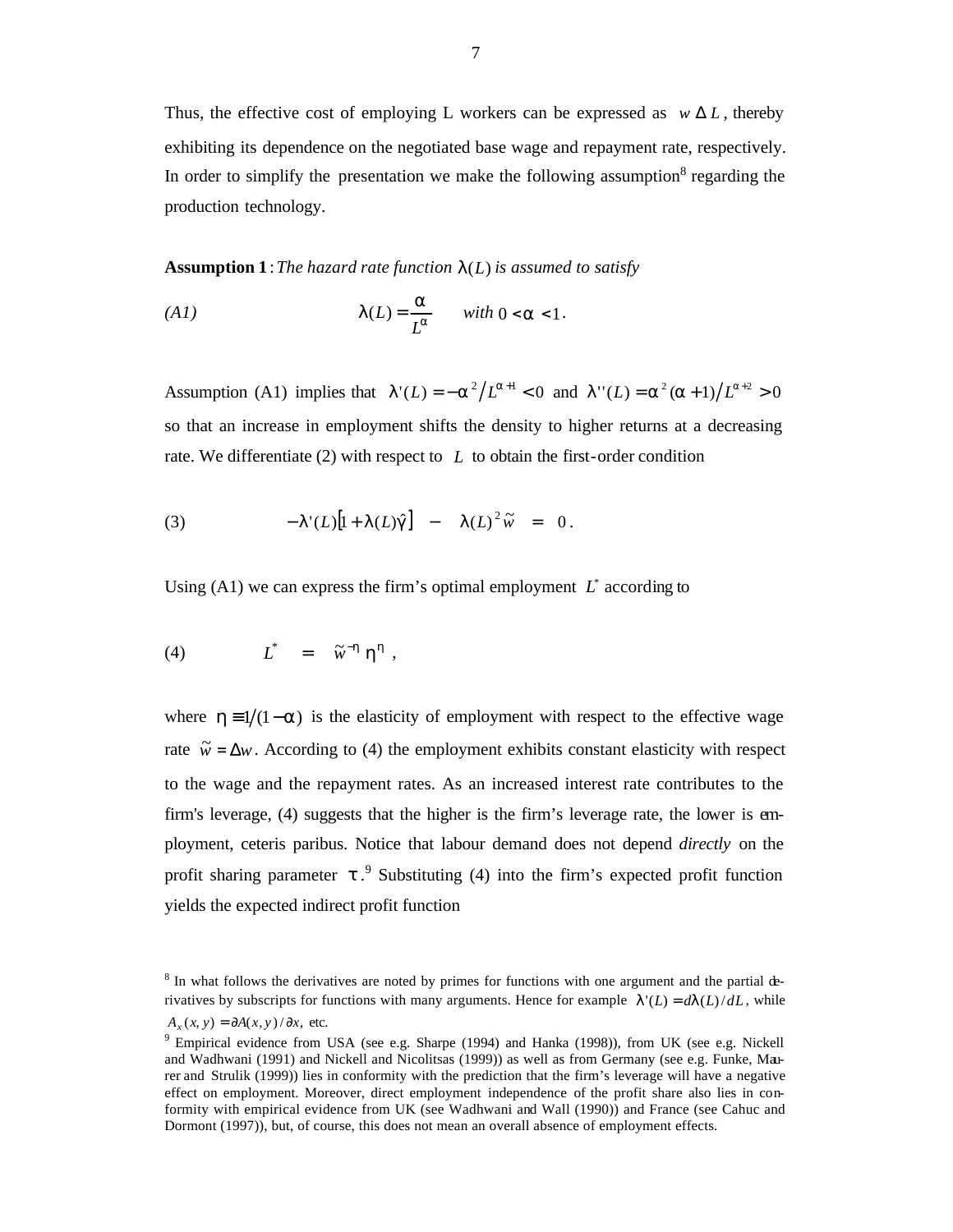(5) 
$$
E\mathbf{p}^*(\Delta) = \frac{e^{-I(L^*)\hat{\mathbf{g}}}}{I(L^*)}.
$$

As the negotiating parties in the credit and labour markets anticipate the firm's employment decision, (5) is the relevant profit expression for the subsequent bargaining analyses.

## **IV. Nash Bargaining in the Credit and Labour Markets**

We now turn to the determination of the cost of external funds, which comprises the repayment rate,  $\Delta$ , determined in the credit market, as well as the labour costs, determined through the base wage, *w*, and the profit share, *t* .

#### **IV. 1. Repayment Rate Bargaining**

 $\overline{\phantom{a}}$ 

In the literature there is no unique, standardised way to characterise the intensity of credit market competition. In traditional oligopoly models the consequences of intensified competition are often analysed by increasing the number of competitors. Another approach, frequently applied in industrial organisation, is to measure the intensity of competition by the degree of product differentiation like, for example, in the Hotellingtype models of horizontal product differentiation. A third way of capturing the degree of credit market imperfections is to identify these with the lender's bargaining power relative to that of the borrower, i.e. to apply the Nash bargaining approach. This approach is applied in the present analysis.  $^{10}$  For our purposes this approach has two advantages: it both incorporates the polar market structures of monopoly and perfect competition as special cases and it avoids incorporation of market-specific, and often controversial, institutional details of credit markets as a part of the analysis.

The financier of the firm's project, the bank, is assumed to be risk-neutral and we express its expected profit function as

 $10$  This approach can be justified either axiomatically (see Nash (1950)) or strategically (see Binmore, Rubinstein and Wolinsky (1986)). For applications of the Nash bargaining approach to analyze lending market competition in slightly different contexts we refer to Koskela and Stenbacka (2000b), Besci and Li and Wang (2000) and Wasmer and Weil (2000). See also Bester (1995), who has analyzed the foundations of loan contracts by reference to a process of bilateral bargaining in a financial market where the investor delegates the activities of searching for investment projects and bargaining with the entrepreneur to a financial intermed iary.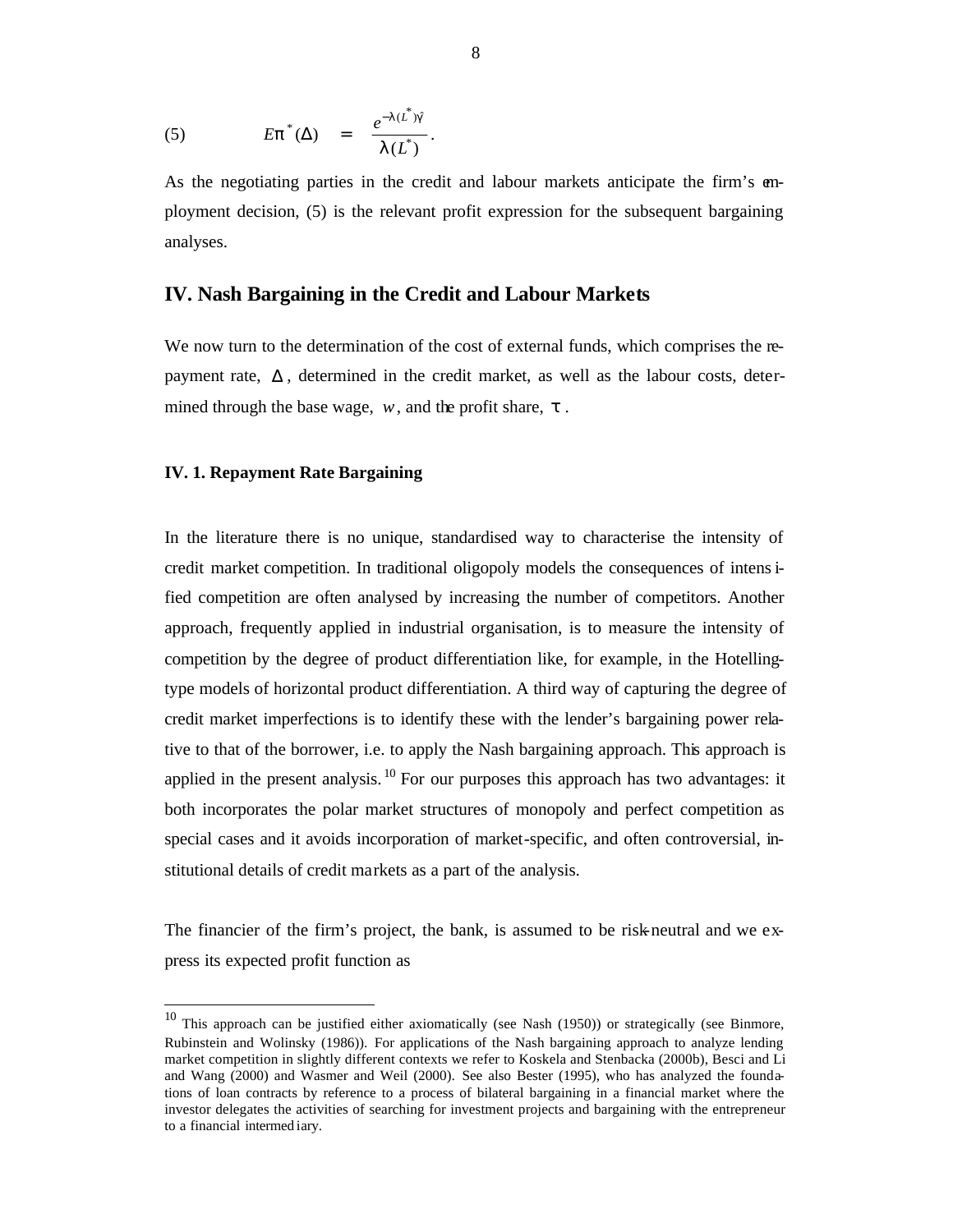(6) 
$$
EB(\Delta) = wL^*[\Delta(1 - F(\hat{\boldsymbol{g}}|L^*)) - R_0] + (1-h)\int_0^{\hat{\boldsymbol{g}}} \boldsymbol{g} f(\boldsymbol{g}|L^*) d\boldsymbol{g} ,
$$

where the first term describes the bank's expected profits in solvent states of nature and  $R_0 = 1 + r_0$  with  $r_0$  being the bank's opportunity cost of granting loans. The second term delineates the expected profits accruing to the bank when bankruptcy occurs. The parameter h denotes the bankruptcy costs capturing the idea that it may be costly to liquidate a project failing to fulfil the contractual repayment obligation. h=0 covers the limiting case of a perfectly liquid project with the same value to outsiders as to the firm, while h=1 covers the limiting case where the liquidation of a bankrupt project does not benefit the bank.<sup>11</sup> From the labour demand  $(4)$  we find that the firm's probability of solvency is  $(1 - F(\hat{g} | L^*)) = e^{1-h}$ . It is remarkable that this probability is constant and independent of the effective wage rate  $\tilde{w} = \Delta w$ . <sup>12</sup>

The combination of (2), whereby the base wage to unionised workers is paid prior to finalisation of production, and (6) means that workers have priority claims relative to banks in case bankruptcy occurs. But, on the other hand, as a residual claimant relative to the "break-even" state of nature, the bank has priority relative to performance-related components in the compensation scheme offered to workers. Using integration by parts we can re-write the expected profit function of the financier as follows

(7) 
$$
EB(\Delta) = wL^* [\Delta x(h,h) - R_0],
$$

where  $x(h, h)$  is defined by  $x(h, h) = h e^{1-h} + (1-h)/(h-1)(1-e^{1-h})$  and where  $1 - F(\hat{g}) = e^{-I(L^*)\hat{g}} = e^{I-h}$  denotes the probability of the firm remaining solvent. Thus,

<sup>12</sup> Proof: Substituting the labour demand and the specification for  $I(L)$  for the expression of the prob-

ability of solvency gives  $(1 - F(\hat{g})) = e^{-I(L)\hat{g}} = e^{-\tilde{w} - ah}h^{ah} = e^{1-h}$  $a^{\widetilde{w}^{1-h}h}$  $\hat{g}$ (*g*)) =  $e^{-I(L)}g$  =  $e^{-\tilde{w}^{-ah}h^{ah}}$  =  $e^{-I}$ − −  $-F(\hat{g})) = e^{-1(L)\hat{g}} = e^{-\tilde{w} - ah_hah} = e^{-h}$  $\approx 1$  $(1 - F(\hat{\mathbf{g}})) = e^{-I(L)\hat{\mathbf{g}}} = e^{-\tilde{w} - \hat{\mathbf{a}} \cdot \hat{\mathbf{n}}} = e^{-\hat{\mathbf{g}} \cdot \hat{\mathbf{n}}}$ *w*  $L$ ) $g = e^{-\tilde{w} - \mathbf{a} n} h^{\mathbf{a} n} = e^{1-h}$ . Q.E.D.

<sup>&</sup>lt;sup>11</sup> For a general discussion of different approaches to bankruptcy procedures and bankruptcy costs, see Hart (2000).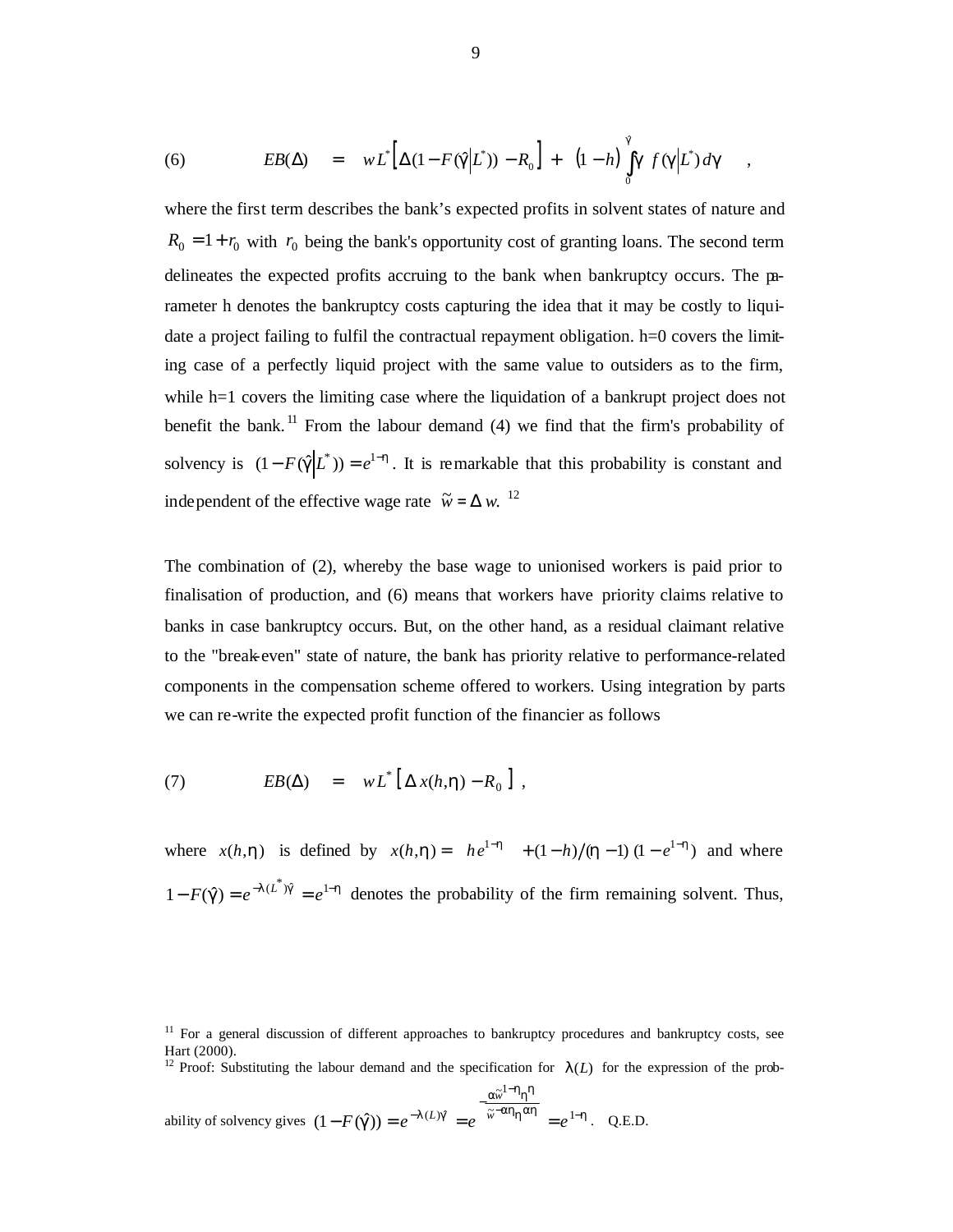the bank's expected profit is an increasing function of the probability of solvency when bankruptcy costs,  $h$ , are not too small.<sup>13</sup>

The repayment is assumed to be determined by bargaining between the financier and the firm subject to the constraint that the firm unilaterally determines employment and borrowing in line with the "right-to-manage" approach. <sup>14</sup> We further assume that zero expected profits represent the threat point of the firm, whereas the opportunity cost of granting funding represents the outside option of the financier. Thus, the determination of  $\Delta$  can be modelled as the solution to the following Nash bargaining problem

(8) 
$$
Max_{\Delta} \Psi(\Delta) = [EB(\Delta)]^{m} [E \mathbf{p}^{*}(\Delta)]^{1-m} \quad s.t. \quad E \mathbf{p}^{*}_{L} = 0 ,
$$

where *m* and 1−*m* denote the relative bargaining power of the financier and the firm, respectively. The first-order condition associated with  $(8)$  can be expressed as<sup>15</sup>

(9) 
$$
\mathbf{m}\frac{EB_{\Delta}}{EB} + (1-\mathbf{m})\frac{Ep_{\Delta}^*}{Ep^*} = 0.
$$

The effect of the repayment rate on the expected profit of the bank is  $EB_{\Delta} = (wL^* / \Delta) [R_0 \mathbf{h} + \Delta x(h, \mathbf{h})(1 - \mathbf{h})]$  and by applying the envelope theorem we have  $\sum_{k=0}^{k} h_k = -W L^* (1 - F(\hat{\mathbf{g}})) = -W L^* e^{-I(L^*)\hat{\mathbf{g}}} < 0$ Δ  $E\mathbf{p}_{\Lambda}^{*} = -w L^{*}(1 - F(\hat{\mathbf{g}})) = -w L^{*} e^{-I(L)\hat{\mathbf{g}}} < 0$ . Combining these formulations the firstorder condition, (9), generates the following Nash bargaining solution

(10) 
$$
\Delta^N = \left[ \frac{\mathbf{m} + \mathbf{h} - 1}{\mathbf{h} - 1} \right] \frac{R_0}{x(h, \mathbf{h})}.
$$

 $\overline{\phantom{a}}$ 

Remembering that  $x(h, h) = he^{-h} + (1-h)/(h-1)(1-e^{-h})$  we can conclude that the negotiated repayment rate depends on five factors: (i) the firm's probability of solvency

 $13$  With very small bankruptcy costs the bank would, in fact, have an incentive to "go for the broke". Such a possibility is discussed in Hart (2000). Intuitively it emerges as a consequence of the fact that in the presence of small bankruptcy costs liquidation of the project would yield a high return to the bank.

<sup>&</sup>lt;sup>14</sup> Here we follow the 'right –to-manage' approach in the credit market negotiations. While it is common in the analyses of labour markets, one can ask how well it fits credit markets. Concerning credit markets this is a subject for further research.

<sup>&</sup>lt;sup>15</sup> We assume that the sufficient second-order condition for the Nash bargaining problem holds.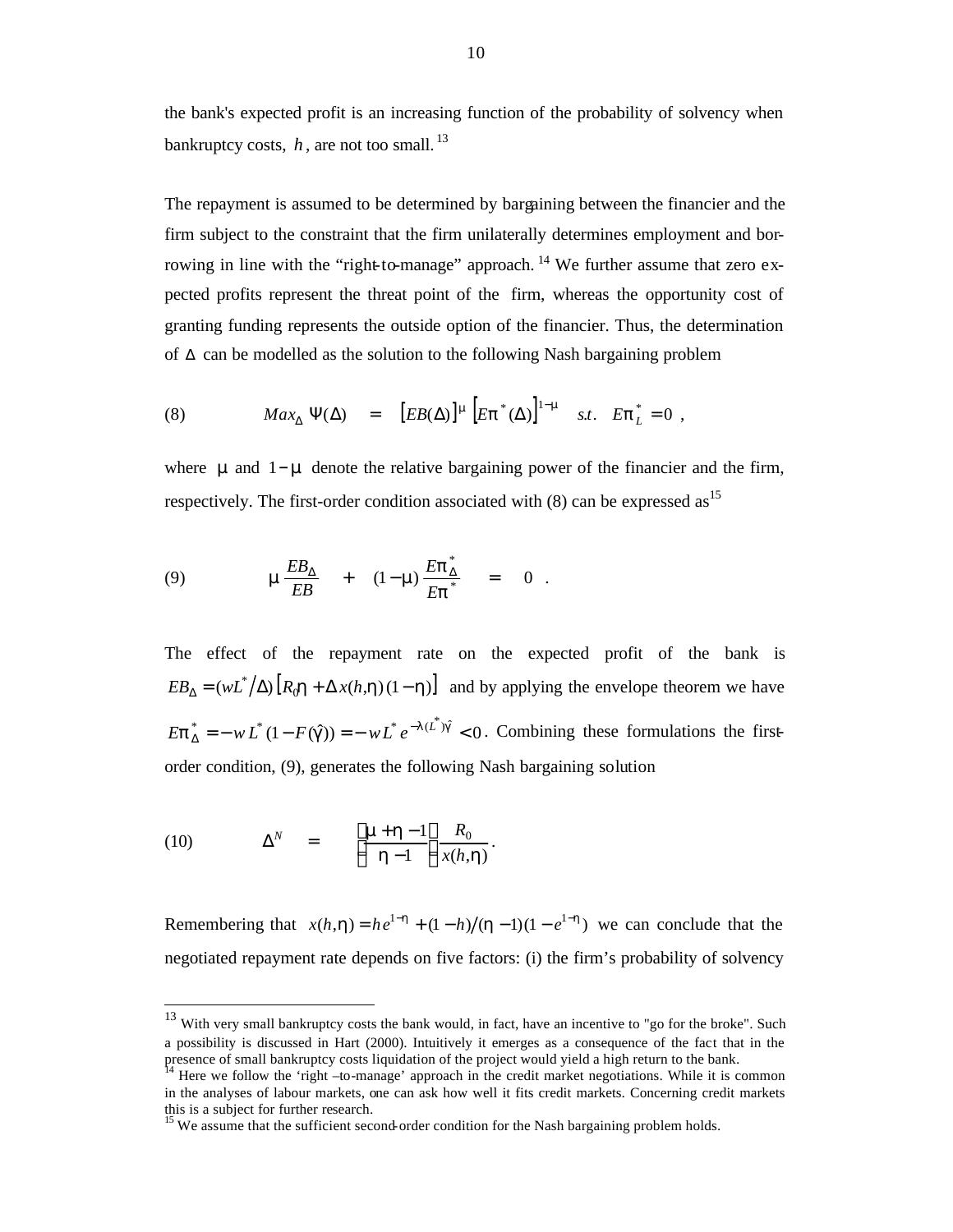$(e^{1-h})$ , (ii) the elasticity of labour (and debt) demand (*h*), (iii) the bankruptcy costs (h), (iv) the relative bargaining power of the financier (*m* ) as well as (v) the opportunity cost of granting loans  $R_0$ . The repayment rate depends positively on the relative ba rgaining power of the financier, the bankruptcy costs and the opportunity cost of granting loans. In the realistic case where the bankruptcy costs are not too small it also depends positively on the probability of bankruptcy ( $F(\hat{g} | L^*) = 1 - e^{1-h}$ ). We summarise our analysis of the bargaining taking place in the credit market in

**Proposition 1** *The Nash bargaining repayment rate given by (10) depends positively on the relative bargaining power of the bank, on the opportunity costs of granting loans as well as on the bankruptcy costs. Further, it is positively related to the bankruptcy risk of the project as long as the bankruptcy costs are not too small.* 

It is worth emphasising that due to the constant effective wage elastic ity of labour demand the Nash bargaining solution (10) is independent of the wage rate, *w*, and thereby of the relative bargaining power of the labour market participants.

#### **IV. 2. Compensation Structure**

We now turn to analyse the compensation structure by first studying the base wage negotiations between the union and the firm, both possessing market power and then analysing the issue of optimal profit sharing. In the wage negotiations the firm and the union take the profit share *t* as given and anticipate the optimal employment determination as well as the subsequently negotiated repayment rate in the credit market.<sup>16</sup>

#### **IV.2.1. Wage Bargaining**

 $\overline{\phantom{a}}$ 

We write the linear utilitarian objective function of the trade union as

<sup>&</sup>lt;sup>16</sup> For theoretical completeness it should be remarked that the trade union and firm could a priori make the wage contract contingent on the negotiated interest rate as a way to collectively extract surplus from the bank. For reasons of tractability we do not pursue this issue in our analysis. Furthermore, from other contexts we know that wage contracts reached by a process of collective bargaining are seldom made contingent on macroeconomic performance or other contracts signed by the firm. Of course, in our model the reached wage agreement is contingent on the success in negotiation with the financier, because if there is no credit-financed production, there will be no employment.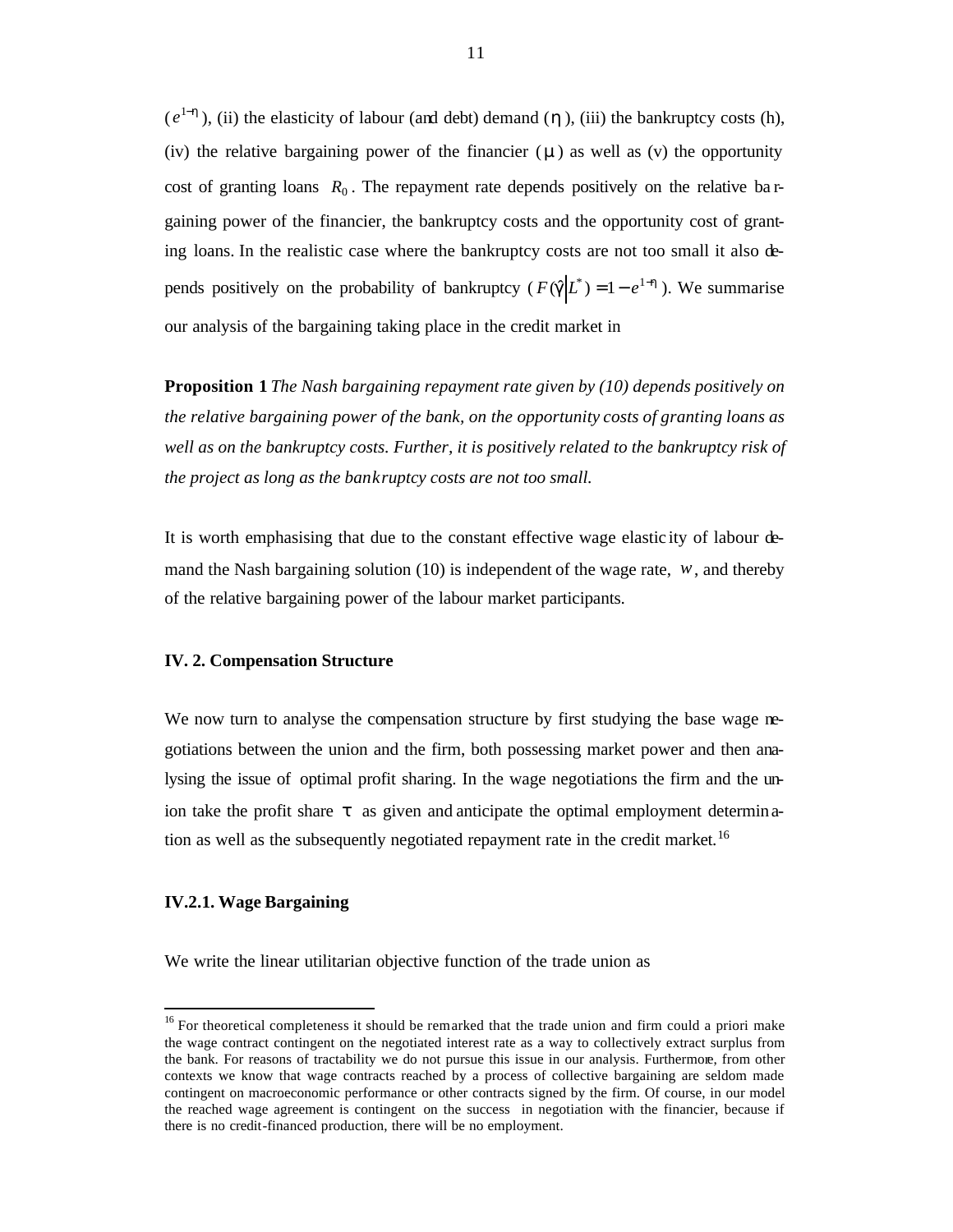$$
E\hat{U}(w) = L^* [ w + (t/L^*) Ep^* ] + (N - L^*) b,
$$

where the first term captures the rent to the employed and the second term that to the unemployed union members. With probability  $F(\hat{g} | L^*)$  the firm confronts bankruptcy, in which case the worker receives nothing on top of the base wage paid out prior to resolution of uncertainty. With the complementary probability,  $1 - F(\hat{g} | L^*)$ , the firm remains solvent and the employed union member is remunerated according to the compensation contract, i.e. the sum of the base wage,  $w$ , negotiated with the firm and the share of the profit realisation,  $t/L^*$ , determined by the firm. Note that these probabilities are incorporated in the objective function of the union through the expected profits  $Ep^*$ . The parameter *b* denotes the trade union's outside option.

We denote the relative bargaining power of the union by  $\boldsymbol{b}$ , and that of the firm by (1− *b* ), and assume that the threat points of the trade union and the firm are described by  $EU^o = Nb$  and  $Ep^o = 0$ , respectively. Applying the Nash bargaining solution the negotiating parties decide on the base wage  $w$  in order to solve

(11) 
$$
Max_{w} \Omega(w) = [EU(w)]^{b} [(1-t)Ep^{*}(w)]^{1-b} \quad st. \Psi_{\Delta} = Ep^{*}_{L} = 0,
$$

where  $EU = E\hat{U} - EU^{\circ} = L^* \left[ (w - b) + (t/L^*) E \mathbf{p}^* \right]$  and  $E \mathbf{p}^* = e^{1-h}/I(L^*)$ . The Nash bargaining solution satisfies the following first-order condition<sup>17</sup>

(12) 
$$
\Omega_w = 0 \Leftrightarrow \qquad \mathbf{b} \frac{EU_w}{EU} + (1-\mathbf{b}) \frac{E \mathbf{p}_w^*}{E \mathbf{p}^*} = 0,
$$

where we can calculate that  $EU_w = (L^*/w) [w(1-h) + bh + (t/L^*)(1-h)Ep^*] > 0$  and 0  $(L^{\ast })$  $(h-1)$ \*  $\frac{1}{2}$  =  $-\frac{e^{1-h}(h-1)}{h}$ −  $wI(L)$  $E \mathbf{p}_{w}^{*} = -\frac{e^{1-\mathbf{h}}}{w\mathbf{I}}$  $\int_{\mathcal{P}_{w}}^{*} = -\frac{e^{1-h}(\mathbf{h})}{h}$ *h* **,** respectively. Utilising these we can explicitly solve the first-

order condition (12) to find the following Nash bargaining solution

<sup>&</sup>lt;sup>17</sup> We assume that the sufficient second-order condition for the Nash bargaining problem holds.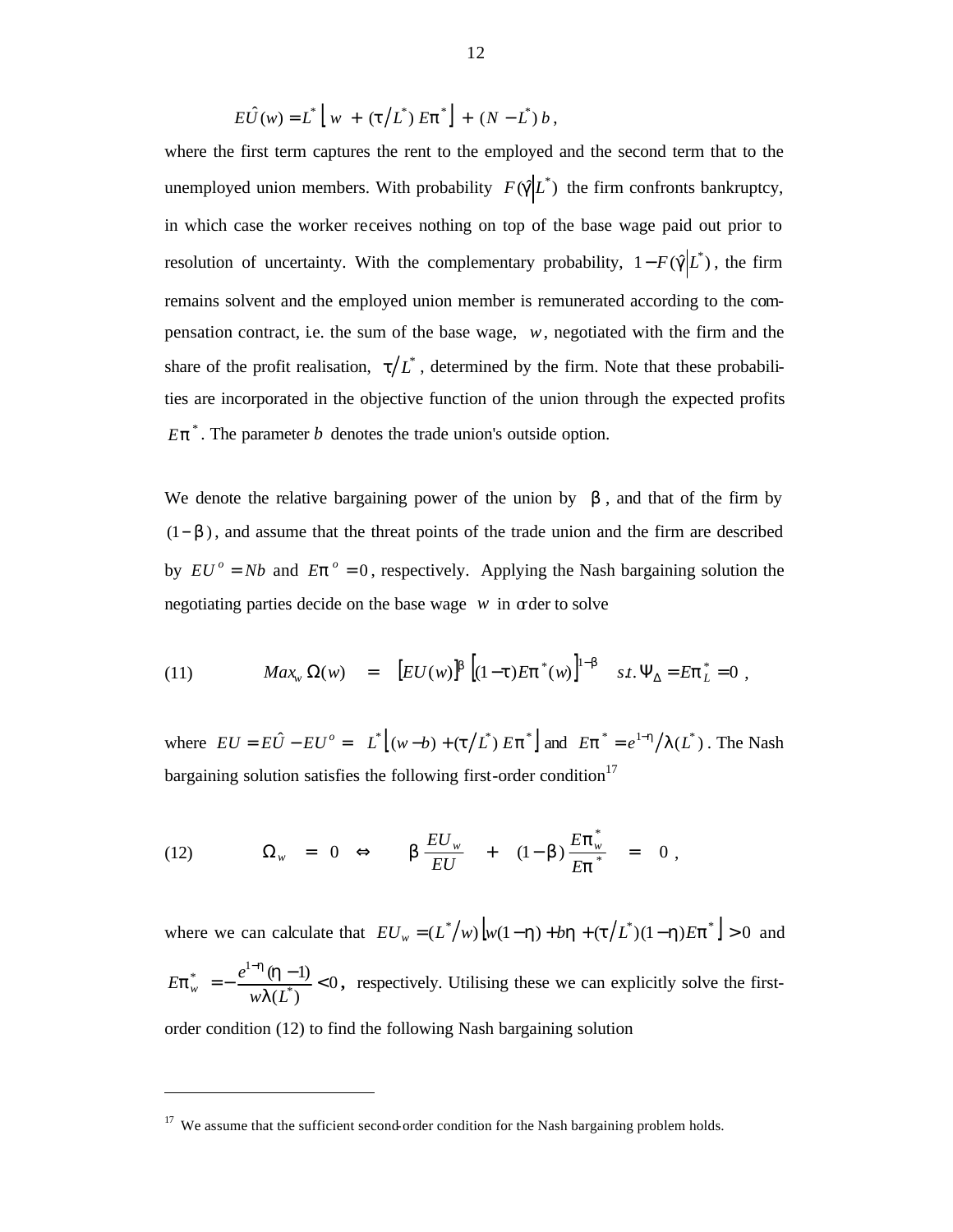(13) 
$$
w^N = \frac{b+h-1}{h-1+t\Delta^N e^{1-h}} b = \frac{(h-1)(b+h-1)}{(h-1)^2+t(m+h-1) e^{1-h} \frac{R_0}{x(h,h)}} b
$$

In the limiting case with  $h=1$  the negotiated base wage takes the form

 $\overline{1}$ 

$$
w^N\Bigg|_{h=1} = \frac{(\bm{b} + \bm{h} - 1)}{(\bm{h} - 1) + \bm{t} \frac{(\bm{m} + \bm{h} - 1)}{(\bm{h} - 1)} R_0} \quad b
$$

In general, according to (13) the negotiated wage rate is a multiple of the outside option and this multiple depends positively on the relative bargaining power of the trade union and negatively on the bargaining power of the financier in the credit market as long as the firm adopts profit sharing. Moreover, the magnitude of the profit share applied as well as the opportunity cost of granting loans,  $r_0$ , have wage-moderating effects. We summarise our characterisation of the negotiated base wage in

**Proposition 2** *In the presence of profit sharing the Nash bargaining solution with respect to the base wage rate is decreasing as a function of the profit share, the relative bargaining power of the financier and the opportunity cost of granting loans.*

Hence the negotiated wage depends on the competitiveness of the credit market. The negotiated wage is negatively related to the intensity of competition prevailing in the credit market when wage contracts incorporate a performance-related component in the form of profit sharing.

### **IV.2.2. Determination of Profit Sharing**

Performance-related compensation is a common phenomenon in industrialised economies. For example, among EU-countries in 1999/2000 a double -digit percentage of the workplaces apply profit sharing in Austria, Finland, France, Germany Ireland, Netherlands, Portugal, Spain, Sweden and United Kingdom. In some countries with partic ularly extensive profit sharing systems, like France, public policy explicitly encourages profit sharing. For detailed evidence regarding the incidence of profit sharing we refer to, for example, Pendleton et.al. (2001), OECD Employment Outlook (1995), DICE da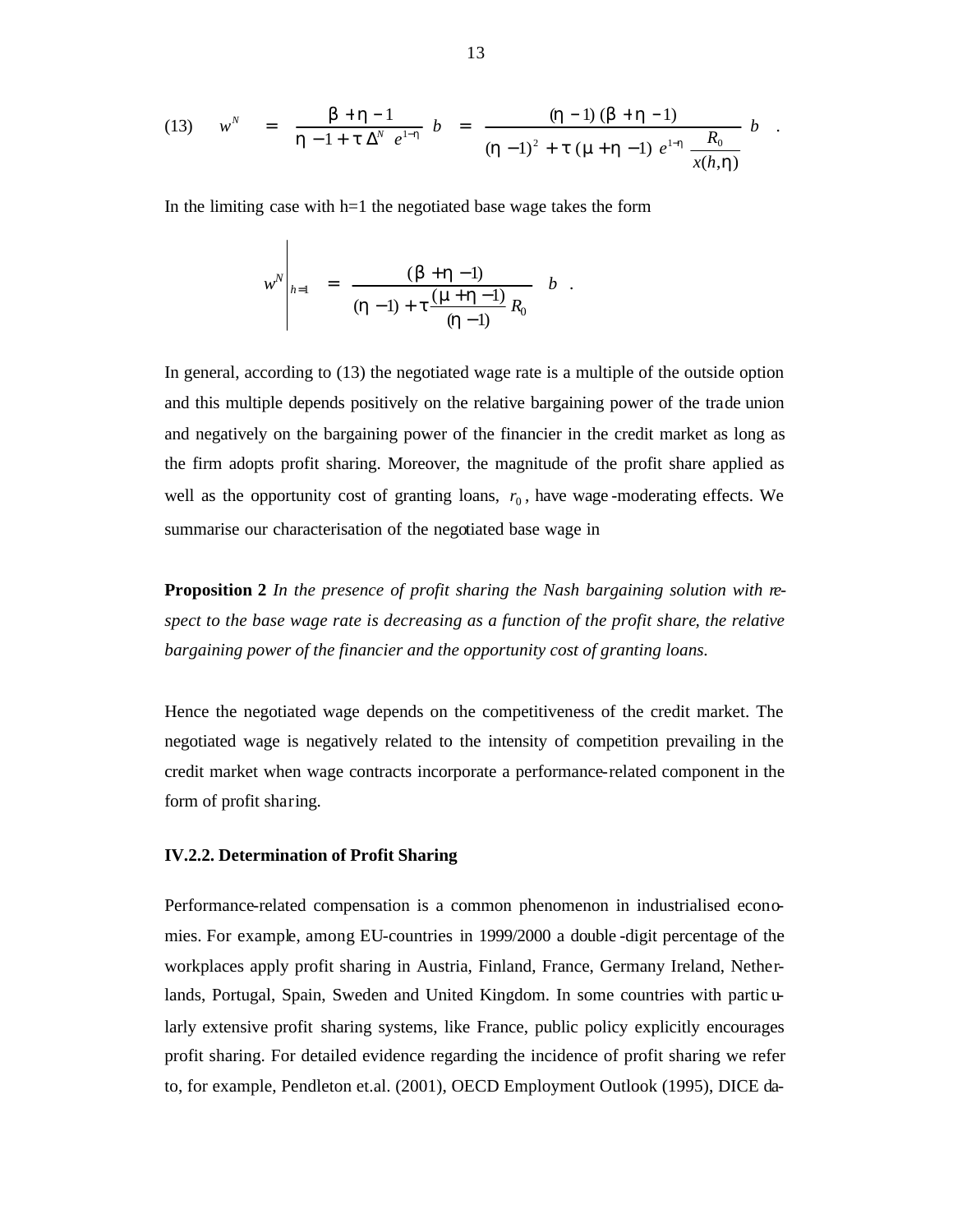tabase collected by CESifo, http://www.CESifo.de, Wadhwani and Wall (1990), Cahuc and Dormont (1997) as well as Conyon and Freeman (2001).

We now proceed to analyse the firm's optimal commitment to the wage structure in the form of a profit share within the framework of our model. As we have seen in the previous sections the profit share will subsequently impact on the negotiated base wage and thereby on employment. The firm decides on the profit share in order to solve the following optimisation problem $^{18}$ 

(14) 
$$
Max_{t} (1-t) Ep^* = (1-t) \frac{e^{-I(L^*)g}}{I(L^*)} \text{ s.t. } \Omega_w = y_{\Delta} = Ep_L^* = 0,
$$

where  $L^* = \left[ w^N \Delta^N \right]^{-h} h^h$  and  $\hat{g} = w^N \Delta^N L^*$ . The first-order optimality condition is

(15) 
$$
\underbrace{-E\boldsymbol{p}^*(w^N,\Delta^N)}_{-} + \underbrace{(1-t)E\boldsymbol{p}^*_{w}\frac{\partial w^N}{\partial t}}_{+} = 0,
$$

where

 $\overline{\phantom{a}}$ 

(16) 
$$
E\mathbf{p}_{w}^{*} = -\frac{e^{1-h}(\mathbf{h}-1)}{w^{N}I(L^{*})} < 0 \text{ and } \frac{\partial w^{N}}{\partial t} = -w^{N} \frac{e^{1-h} \Delta^{N}}{\mathbf{h}-1+\mathbf{t} e^{1-h} \Delta^{N}} < 0.
$$

According to the first-order condition (15) the optimal profit share is determined so that the negative dilution effect (the first term) is counterbalanced by the positive wagemoderating effect of the profit share  $t$  (the second term).<sup>19</sup> Substituting (16) into (15) and rearranging gives the following explicit solution

<sup>&</sup>lt;sup>18</sup> A number of contributions to the literature on wage bargaining, for example, Jerger and Michaelis (1999), Holmlund (1991), Pohjola (1987) and Anderson and Devereux (1989) have analyzed profit sharing within a framework where the union-firm negotiations include profit shares in addition to base wages. In this literature the profit shares are determined simultaneously with base wages, a feature which can be questioned on grounds of empirical relevance. In fact, in some EU-countries, for example France, profitsharing seems to be governed by a regulatory framework according to which the profit sharing schemes have to be independent of the wage agreements (see, for example, Cahuc and Dormont (1997) or Pendleton et. al. (2001)). Thus, as Pendleton et. al. argue on a general EU-level, "in countries where pay rates are determined in sectoral or national institutions, profit-sharing may give some autonomy to companies to set pay without reference to unions or other forms of employee representation" (p. 11).

<sup>&</sup>lt;sup>19</sup> Efficiency wage considerations are outside the scope of our model. Of course, the presence of incentive problems would strengthen the arguments for the use of profit shares by adding a positive effortenhancing effect.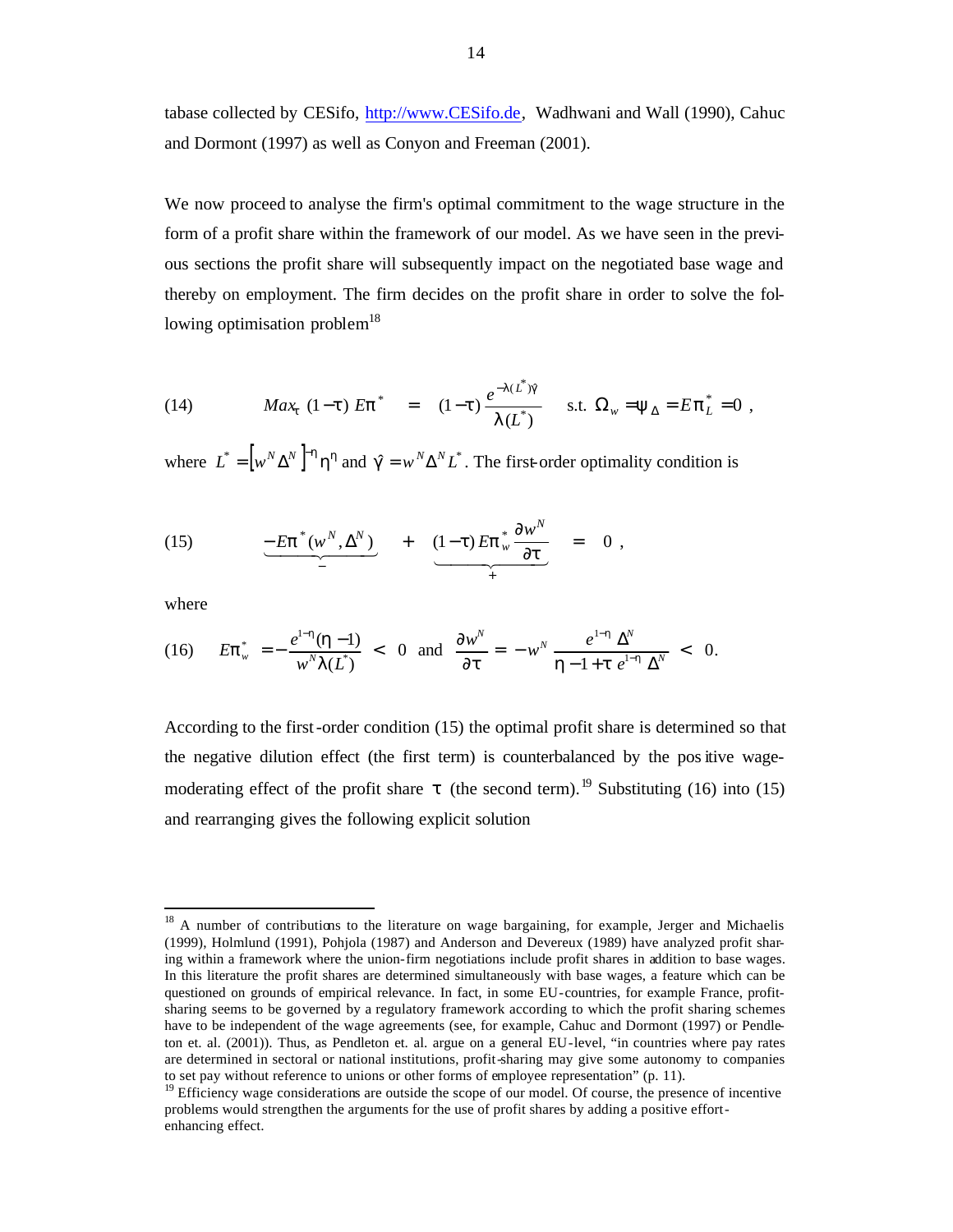(17) 
$$
\boldsymbol{t}^* = \frac{(\boldsymbol{h}-1)}{\boldsymbol{h}} \left[ \frac{e^{1-\boldsymbol{h}} \Delta^N - 1}{e^{1-\boldsymbol{h}} \Delta^N} \right],
$$

where the negotiated repayment rate  $\Delta^N$  is subsequently determined by (10). One can see that profit sharing is adopted by the firm if  $e^{1-h} \Delta^N > 1$ . We can define the value of the critical bankruptcy cost h<sup>\*</sup>, defined as  $x(h^*) = \frac{\mathbf{n} + \mathbf{n} - 1}{\mathbf{n}} e^{1-\mathbf{h}}$ *h*  $m + h - 1$ <sub>a</sub><sup>1–</sup> − \*) =  $\frac{\mathbf{n} + \mathbf{h} - 1}{\mathbf{n} + \mathbf{h} - \mathbf{h}} e^{1}$ 1  $x(h^*) = \frac{\mathbf{n} + \mathbf{h} - 1}{\mathbf{n} + \mathbf{h} - \mathbf{h}} e^{1 - \mathbf{h}}$ , for which the optimal profit sharing is zero. Because  $(\partial t^* / \partial h) = (\partial t^* / \partial \Delta^N) (\partial \Delta^N / \partial h) > 0$  profit sharing is utilised if  $h > h^*$ , which means that higher bankruptcy costs make it more likely that the firm will adopt profit sharing. Such a relationship between profit sharing and bankruptcy costs appeals to intuition, since higher bankruptcy costs increase the negotiated interest rate, which in turn enhances the incentives for profit sharing. In the limiting case with  $h = 1$  we can write the optimal profit share as

(18) 
$$
\mathbf{t}^* \big|_{h=1} = \frac{\mathbf{h} - 1}{\mathbf{h}} \frac{\mathbf{m} R_0 + (\mathbf{h} - 1) r_0}{(\mathbf{m} + \mathbf{h} - 1) R_0}.
$$

According to (18) the optimal profit share increases with the relative bargaining power of the financier, because the induced base wage moderation stimulates the firm's use of profit sharing. Analogously, by a similar wage-moderating effect an increase in the opportunity cost of granting loans will promote the use of profit sharing**.** Finally, the firm's incentives to use the profit sharing instrument is not affected by the degree of competition in the labour market, because the repayment rate (10) is independent of the wage rate. The repayment rate is independent of the wage rate because in our model the wage elasticity of labour demand is constant due to the assumption of the Cobb-Douglas production function. With more general production functions this might not hold. We summarise our findings in

**Proposition 3** *The optimal profit share is increasing as a function of the relative bargaining power of the bank in the credit market, while independent of the bargaining power of the firm in the labour market. Higher bankruptcy costs increase the likelihood and degree of profit sharing . Finally, higher opportunity costs of granting loans promotes the use of profit sharing.*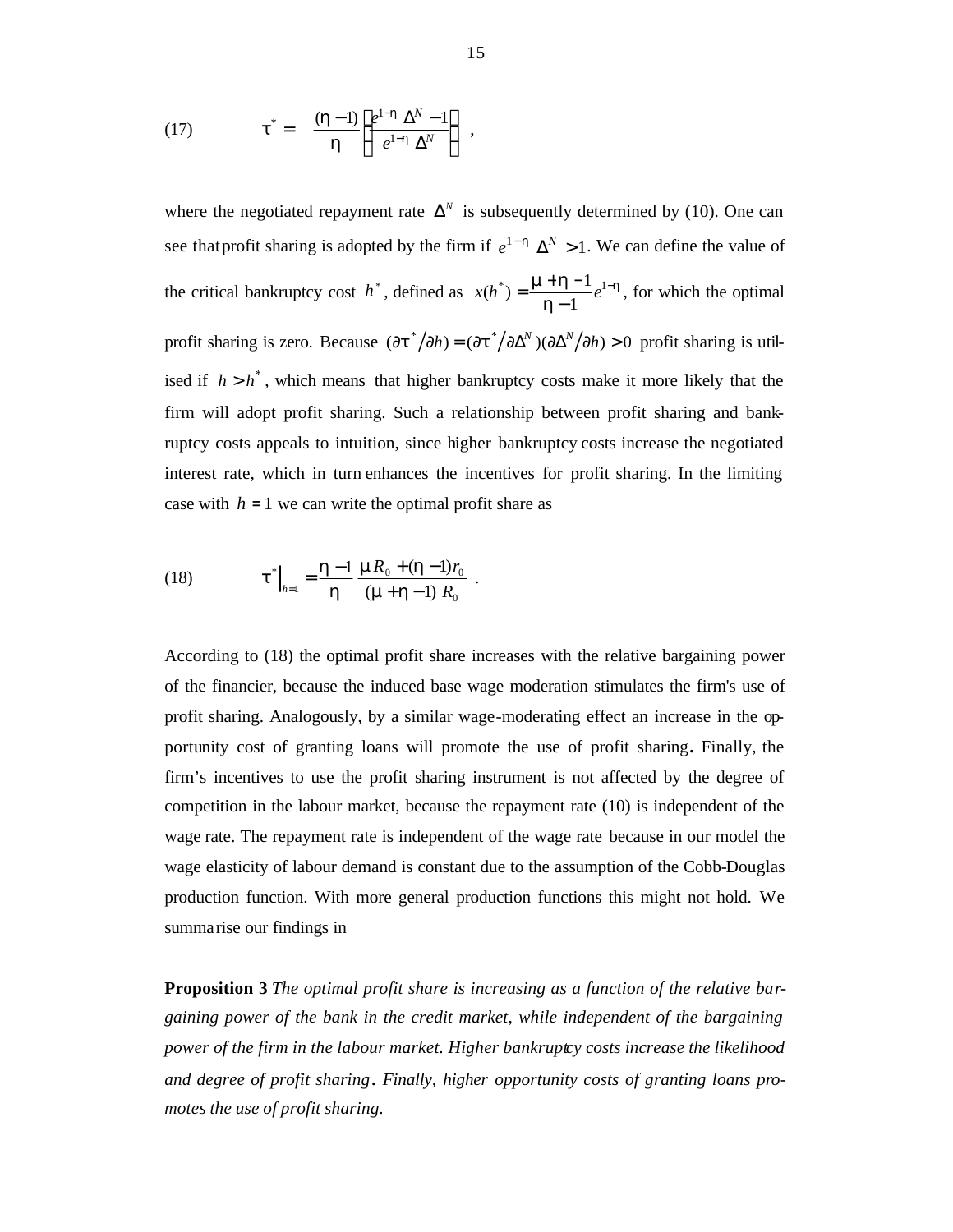Thus, intensified credit market competition, measured by lower bargaining power of the financier, induces a shift towards a lower degree of performance-related pay, which will generate higher a base wage. This indirect effect, operating through the induced optimal profit share, works in the same direction relative as the direct base wage-reducing effect of more intense loan market competition.

In separate calculations we have developed the theoretical benchmark case with simultaneous bargaining with respect to both profit shares and base wages. Our calculations in that respect show that under simultane ous bargaining about the compensation structure the base wage depends negatively on the bargaining power of the financier, while it is independent of the trade union's bargaining power. This means that with simultaneous bargaining the trade union has an incentive to channel all its relative bargaining power to the profit share rather than allocating some fraction of it to impact on the base wage. Moreover, if we abstract from credit market imperfections by assuming that the bargaining power of the financier  $\mathbf{m} = 0$ , we obtain as a special case the results presented in the literature:  $w^N = b$  and  $t^N = b$ . Thus, in the absence of credit market imperfections the base wage is equal to the outside option, while the profit share is completely determined by the relative bargaining power of the trade union (see e.g. Anderson and Devereux (1989) and Holmlund (1991)). $^{20}$ 

# **V. Equilibrium Unemployment, Credit Market Imperfections and Profit Sharing**

Having studied the interaction between the determination of the compensation structure and the repayment rate we now integrate the elements developed so far in order to explore the consequences of imperfections in the labour and credit markets for total employment. Earlier we observed that the negotiated base wage is an increasing function of the trade union's relative bargaining power, whereas a decreasing function of the bank's relative bargaining power in the credit market as long as profit sharing schemes are adopted. Throughout our analysis the outside option of the trade union members was exogenous. Next we elaborate this issue in a more detailed way.

 $20$  These results together with the details of the analysis are available from the authors upon request.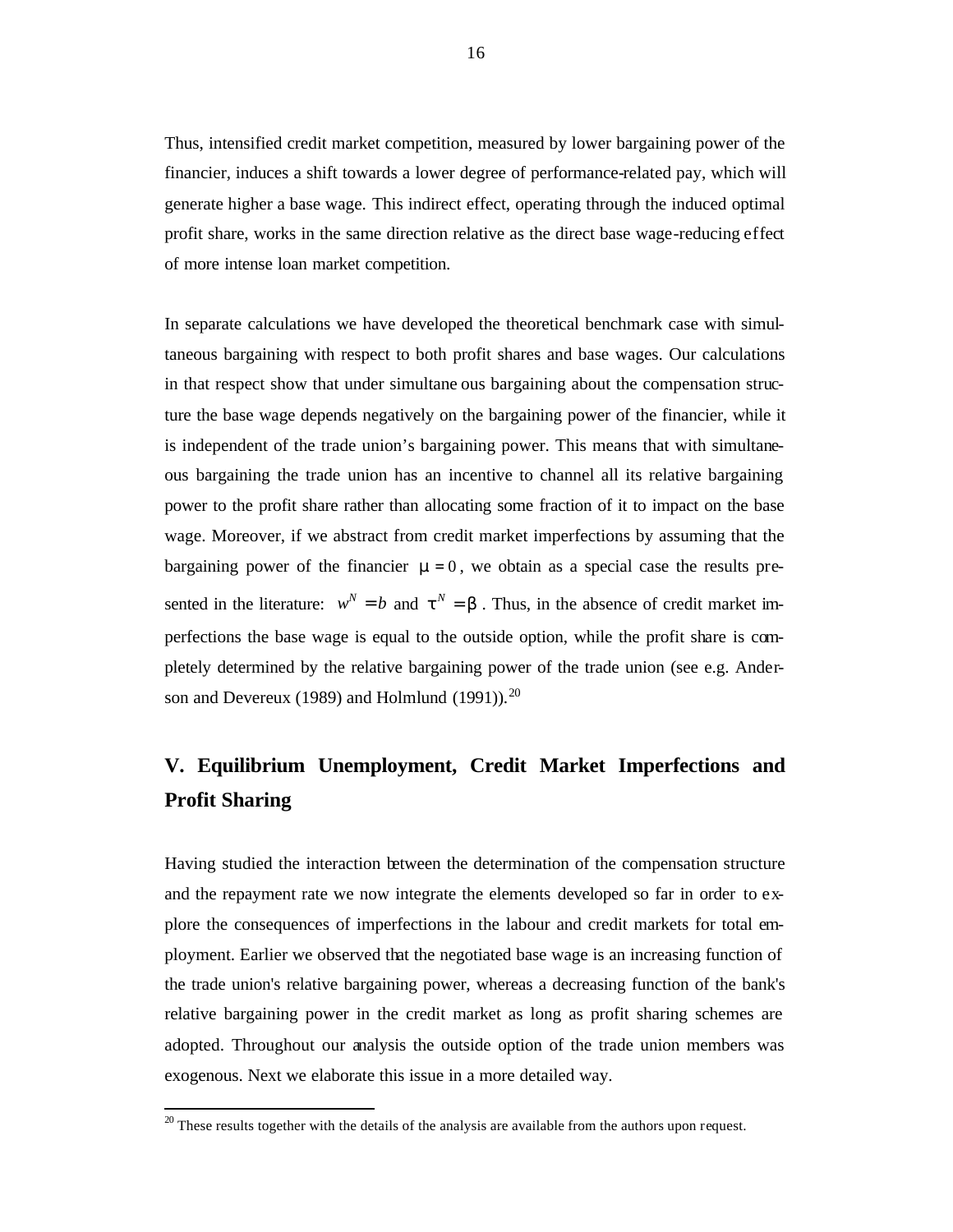#### **V.1. Unemployment Benefit as the Outside Option: A Partial Equilibrium Analysis**

Let us first consider how the degree of credit market imperfection, measured by the relative bargaining power of the financier,  $\boldsymbol{n}$ , impacts on employment when labour is immobile across industries. With complete labour immobility the exogenous unemployment benefit constitutes the rele vant outside option for workers at the stage of wage negotiations. Under labour immobility the employment effect of a change in *m* can be expressed as

(19) 
$$
\frac{dL}{d\mathbf{m}} = L_{\widetilde{w}} w^N \left[ \frac{\partial \Delta^N}{\partial \mathbf{m}} \right] + L_{\widetilde{w}} \Delta^N \left[ \frac{\partial w^N}{\partial \mathbf{m}} + \frac{\partial w^N}{\partial t^*} \frac{\partial t^*}{\partial \mathbf{m}} \right].
$$

Thus, there are three mechanisms via which an increas e in *m* influences employment. Firstly, there is the direct effect, whereby the employment falls as a consequence of an increase in the negotiated repayment rate factor (the first term on the RHS). In addition, there are two offsetting effects operating through the compensation formation. The negotiated wage rate is moderated directly through an induced reduction in the base wage and indirectly via an induced increase in the profit share. Both of these wagemoderating effects stimulate employment (the se cond term on the RHS).

Substituting the relevant expressions into (19) and rearranging gives

$$
(20) \qquad \frac{dL}{d\mathbf{m}} = \frac{wL_{\widetilde{w}}}{\mathbf{h} - 1 + t e^{1-\mathbf{h}}\Delta^N} \left(\frac{\mathbf{h} - 1}{\mathbf{h}} \frac{R_0}{x(h, \mathbf{h})}\right) < 0.
$$

Thus, we can conclude that the direct effect of a change in the relative bargaining power of the bank dominates the indirect effects, taking place via the wage and the profit share determination, independently of the relative size of the bargaining power of trade union in the labour market. Consequently, with a perfectly immobile labour force with access to an exogenous outside option more intense competition in the credit market unambiguously generates lower unemployment. We can summarise our findings in the absence of labour mobility in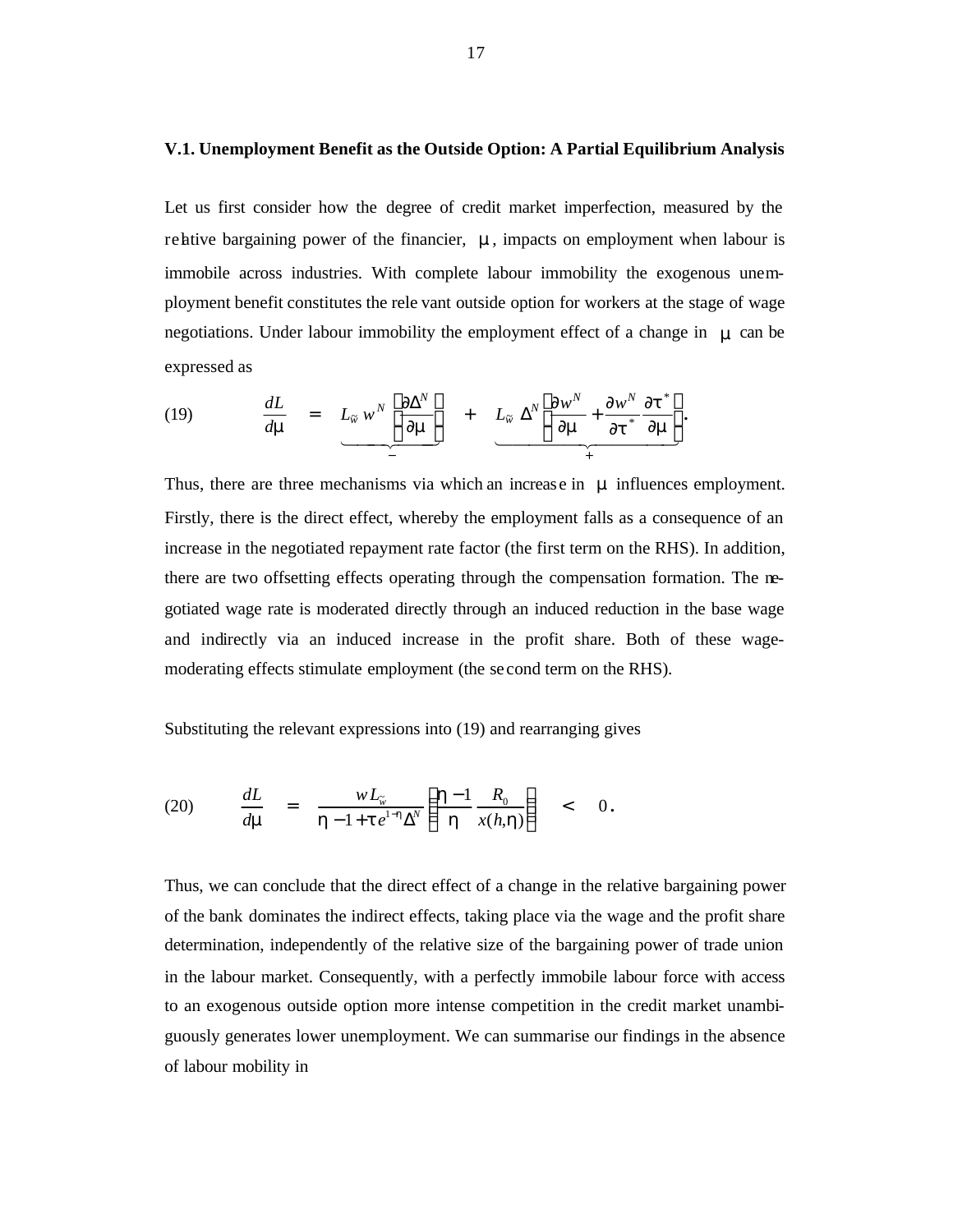**Proposition** 4 *With a perfectly immobile labour force and exogenou s unemployment benefits, intensified credit market comp etition will lower equilibrium unemployment.*

## **V.2. Equilibrium Unemployment: A General Equilibrium Analysis**

Next we investigate how credit and labour market imperfections will impact on equilibrium unemployment when labour is mobile across industries.<sup>21</sup> According to  $(13)$  for each industry the negotiated wage has the form

$$
(21) \t\t w_i^N = A_i b
$$

where the mark-up factor  $A_i = \frac{B + A_i}{b_i - 1 + t \Delta^N e^{1-b_i}}$ *b h*  $-1$  +  $\mathbf{t} \Delta^N e^{1-\mathbf{t}}$  $A_i = \frac{b+h-1}{h-1+t\Delta^N e^1}$ 1  $e_i = \frac{\sum_{i=1}^{n} A_i}{h-1+t \Delta^N e^{1-h}}$  is, in principle, industry-specific. We assume that all industries are identical in the sense that  $A_i = A$ . In a general equilibrium context with perfect labour mobility across identical industries, which all apply profit sharing, the outside option *b* is now, in line with, for example, Jerger and Michaelis (1999), interpreted to be

(22) 
$$
b = (1 - u) \left[ w + \frac{t E p^*}{L} \right] + u B,
$$

 $\overline{a}$ 

where u denotes the unemployment rate, B the unemployment benefit,  $t$  is the profit share and w is the negotiated wage rate in all the identical industries<sup>22</sup> Thus, the economy-wide base wage, the rate of profit sharing and the unemployment benefit are those components of the outside option which are relevant for the wage negotiation.

From (22) we can directly conclude that intensified credit market competition will impact on the outside option available to the trade union in a general equilibrium context through several mechanisms. In particular, intensified credit market competition will increase the base wage, and thereby contribute to an increase in the outside option, while it will also induce lower profit shares, which affects the outside option in the op-

 $21$  This useful distinction between the frameworks associated with partial and general equilibrium models is applied in a slightly different context in Layard and Nickell (1990).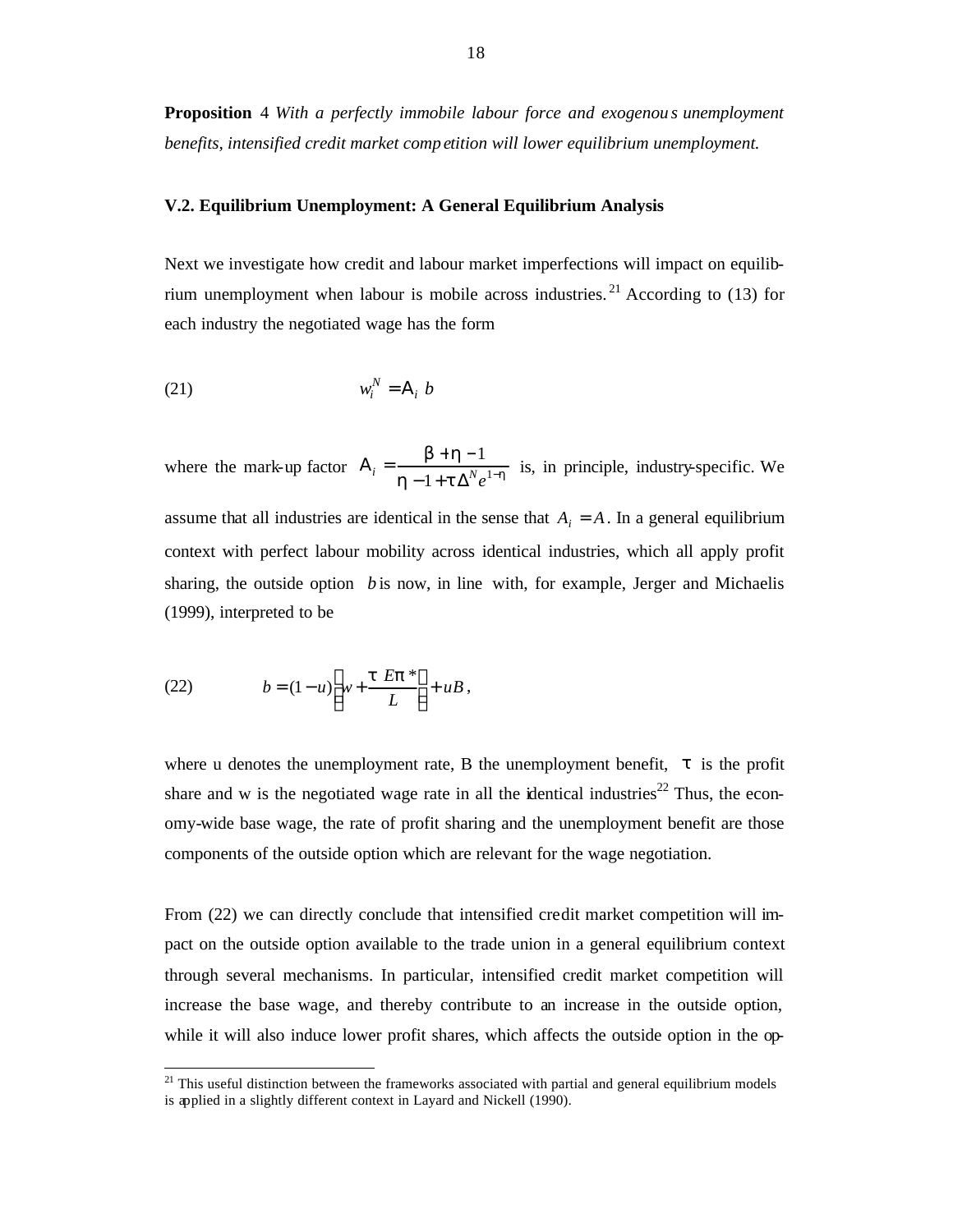posite direction. In the subsequent analysis we will be able to compare these opposite effects and thereby to evaluate the overall employment consequences of a higher degree of competition in the credit market.

In line with the literature we further restrict ourselves to the case of a constant benefitreplacement ratio  $q = B/w$ . Combining (21) and (22) the equilibrium unemployment can then be expressed as

(23) 
$$
u^N = \frac{1 - \frac{1}{A} + X t \Delta}{1 - q + X t \Delta},
$$

 $\overline{\phantom{a}}$ 

where  $X = \frac{e^{i} A}{1 - 1} > 0$ 1  $1-h_{L}$  2 > − = − *h*  $X = \frac{e^{1-h}h^2}{h} > 0$  and where *A* > 1 denotes the mark-up factor between the outside option *b* defined by (22) and the negotiated base wage  $w^N$ .

Differentiating (24) with respect to the bargaining power of the financier  $\mathbf{m}$  - remembering that *m* affects the unemployment rate through the mark-up factor *A* , the repa yment rate  $\Delta$  as well as the profit sharing  $t$  - yields the following relationship

(24) 
$$
\frac{\partial u^N}{\partial \mathbf{m}} \begin{Bmatrix} > \\ = \\ \leq \end{Bmatrix} 0 \quad \text{if and only if} \quad q \begin{Bmatrix} < \\ = \\ > \end{Bmatrix} g(\mathbf{b}, \mathbf{h}) \equiv 1 - \frac{\mathbf{b} \mathbf{h}^2}{(\mathbf{b} + \mathbf{h} - 1)(\mathbf{h} - 1)}.
$$

The function  $g(b,h)$ , defined in (24), is strictly decreasing as a function of **b** with  $g_b(b,h) = -h^2/(b+h-1)^2 < 0$  and it satisfies the boundary conditions  $g(0,h) = 1$ and  $g(1, h) = -1/(h-1) < 0$ .

From (24) we can conclude that the impact of credit market imperfections on equilibrium unemployment is determined by the interplay between labour market institutions (captured by *b* ), labour market policy (captured by the replacement ratio q) and market conditions (captured by *h*). This interplay is illustrated in Figures 2-3, which are drawn

 $^{22}$  For a standard justification of this interpretation we refer to Layard et.al (1991) p. 100-101 and Nickell and Layard (1999), p. 3048-3050)).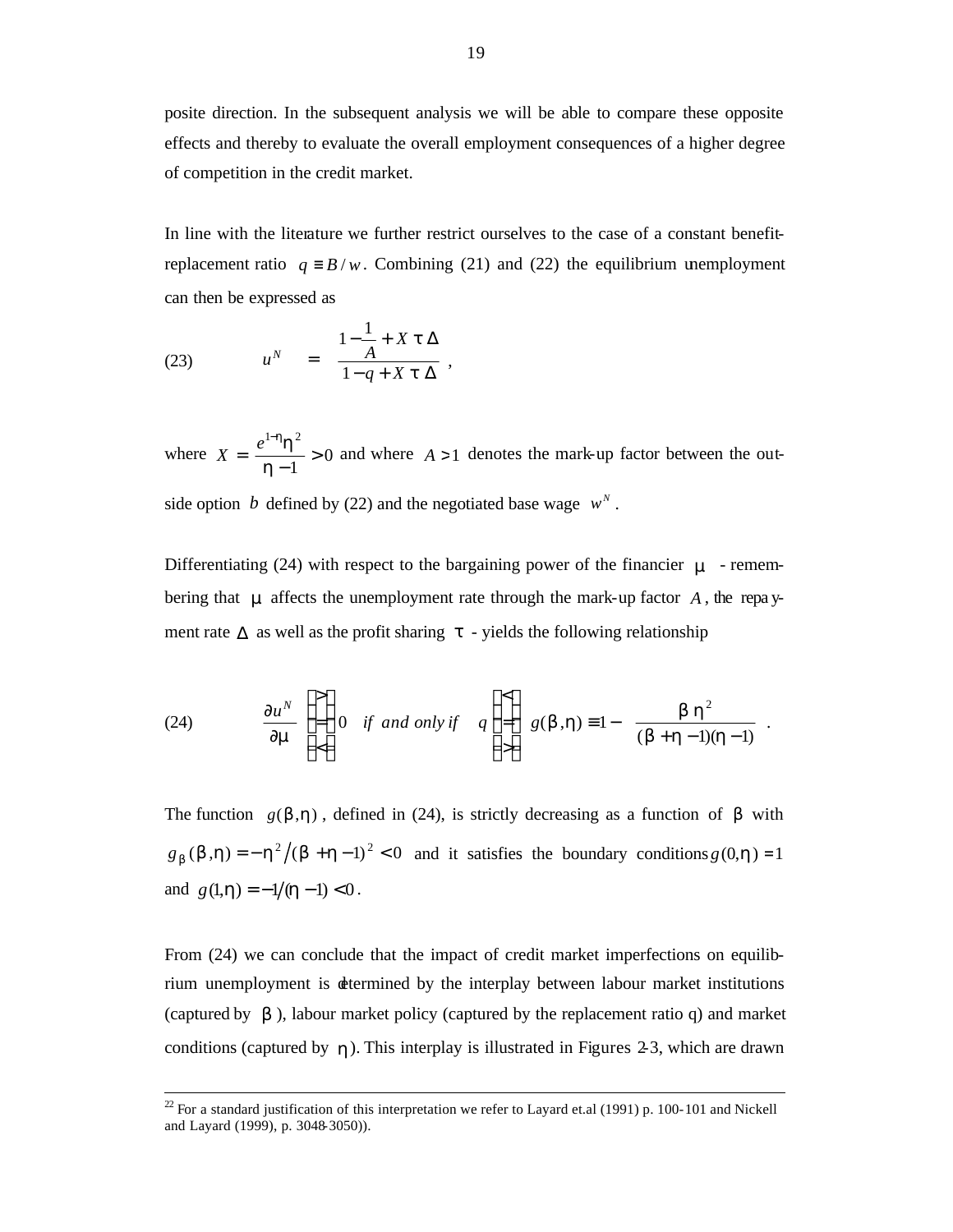in the  $(q, b)$ - space. In Figure 2, which refers to the case with the wage elasticity of labour demand  $h = 2$ , the downward sloping line describes the locus of those  $(q, b)$ combinations at which the equilibrium unemployment is invariant to the bargaining power of the bank. On the right-hand side of this line higher credit market imperfections will reduce equilibrium unemployment, whereas the reverse holds on the left-hand side. In Figure 3 we illustrate the effect of changes in the wage elasticity of labour demand (*h*). From Figure 3 we can conclude that more elastic labour demand induces an expa nsion of the region in which intensified credit market competition reduces equilibrium unemployment. This expansion continues until we approach the borderline  $q = 1 - b$ , which corresponds to the limit (and, of course, hypothetical) case of infinite labour demand ela sticity.

#### **Figures 2 and 3 here**

From (24), and as illustrated by Figures 2 and 3, we can generally conclude that intensified credit market competition tends to increase equilibrium unemployment as long as the labour market imperfection, measured by the relative bargaining power of trade unions  $(b)$ , is large enough. This is consistent with the argument of the previous subsection focusing on unions operating with an outside option reflecting only base wages. With profit sharing being a part of the outside option of trade unions sufficiently low replacement ratios (q) might cause intensified credit market competition to stimulate employment provided that the bargaining power of trade unions is sufficiently small.

Intuitively, with attention restricted to outside options based on base wages alone, an increase in the repayment rate induces (base) wage moderation and labour force mobility induces the value of the outside option to decrease so as to outweigh the increased direct cost of financing. As profit sharing induces base wage moderation it is natural that introduction of profit shares into the outside option will reduce the magnitude of the employment-enhancing "outside option" effect. For the combination of a sufficiently low replacement ratio and sufficiently small bargaining power of trade unions this reduction in the "outside option" effect will make the direct funding cost effect dominate. These findings, which represent a culmination of our analysis, are stated in the following proposition.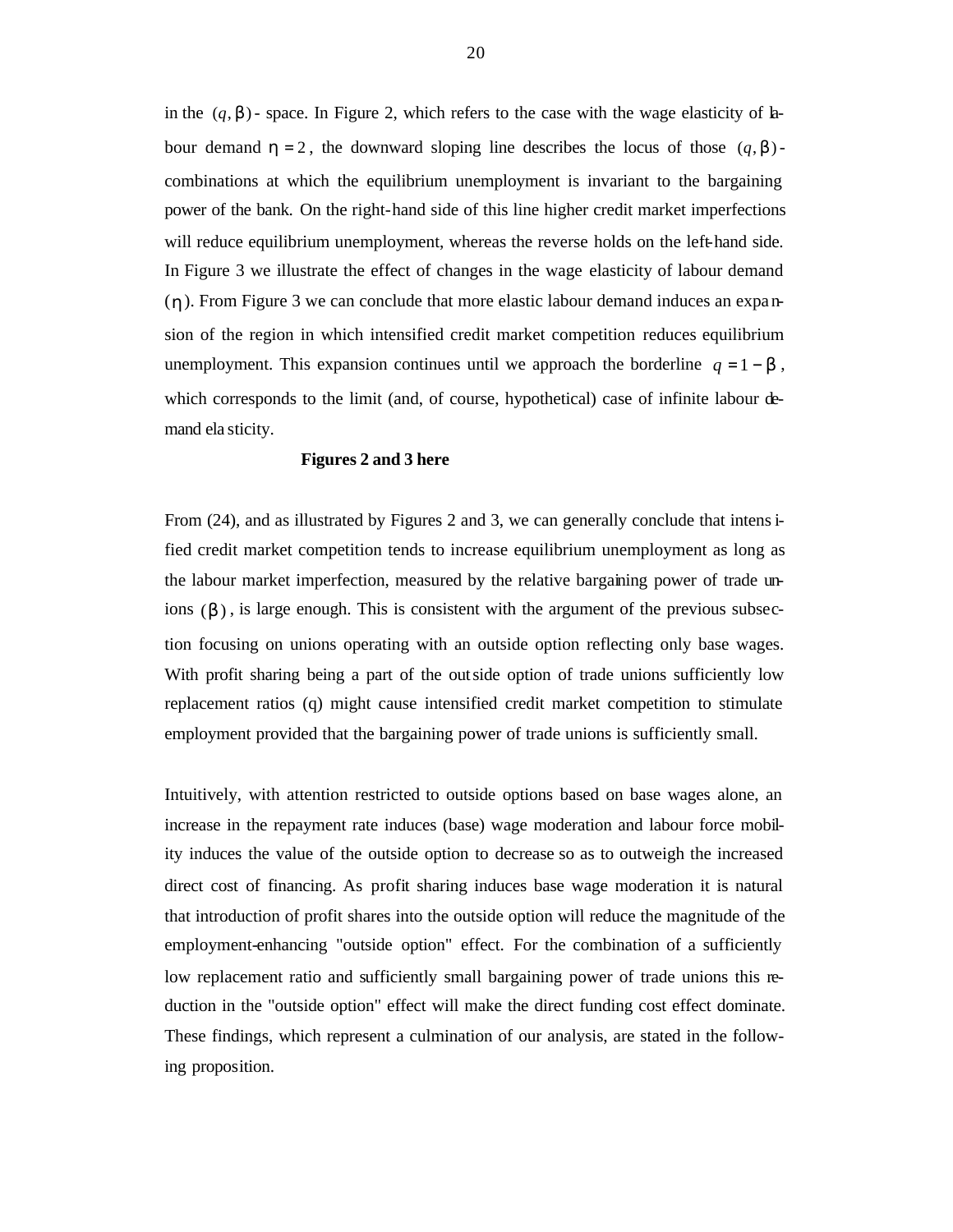**Proposition 5** *With a mobile labour force and with profit sharing being part of the relevant outside option, intensified credit market competition will raise equilibrium unemployment when labour market imperfections (b* ) *are large enough. But if the labour market imperfections are sufficiently small, intensified credit market competition will reduce equilibrium unemployment in the presence of policies with a sufficiently low benefit-replacement ratio (q). Finally, higher labour demand elasticity will, ceteris paribus, extend the region in which intensified credit market competition reduces equ ilibrium unemplo yment.*

A careful inspection of (10), (13), (19) and (21) shows that we can explore the impact on equilibrium unemployment of a change in the bank's opportunity cost of granting loans in a completely analogous way. Such an analysis reveals that the equilibrium unemployment increases in response to banks facing lower opportunity costs of granting credit. To the extent that we identify expansive monetary policy with lower interest rates in the sense of access to lower costs of funding for the banks we can formulate

**Corollary 1** *With a mobile labour force and with profit sharing being part of the relevant outside option, a monetary policy expansion will raise equilibrium unemployment when labour market imperfections (measured by b*) *are large enough. But if the labour market imperfections are sufficiently small, a monetary policy expansion will reduce equilibrium unemploymen t in the presence of policies with a sufficiently low benefitreplacement ratio (q).*

Corollary 1 can intuitively be explained in a way completely analogous to that of Proposition 5.

As for the relationship between equilibrium unemployment and credit market competition under simultaneous bargaining of base wage and profit share one can show that the equilibrium unemployment depends positively on the bargaining power of financiers.<sup>23</sup> In fact, the profit share will always be higher with simultaneous bargaining. This ordering reflects that the bargaining power of trade unions is directed to the profit share under simultaneous bargaining, whereas it is, by definition, directed to the base wage under sequential determination of profit share and base wage. In light of (22) the credit

 $^{23}$  A formal proof of this result is available from the authors upon request.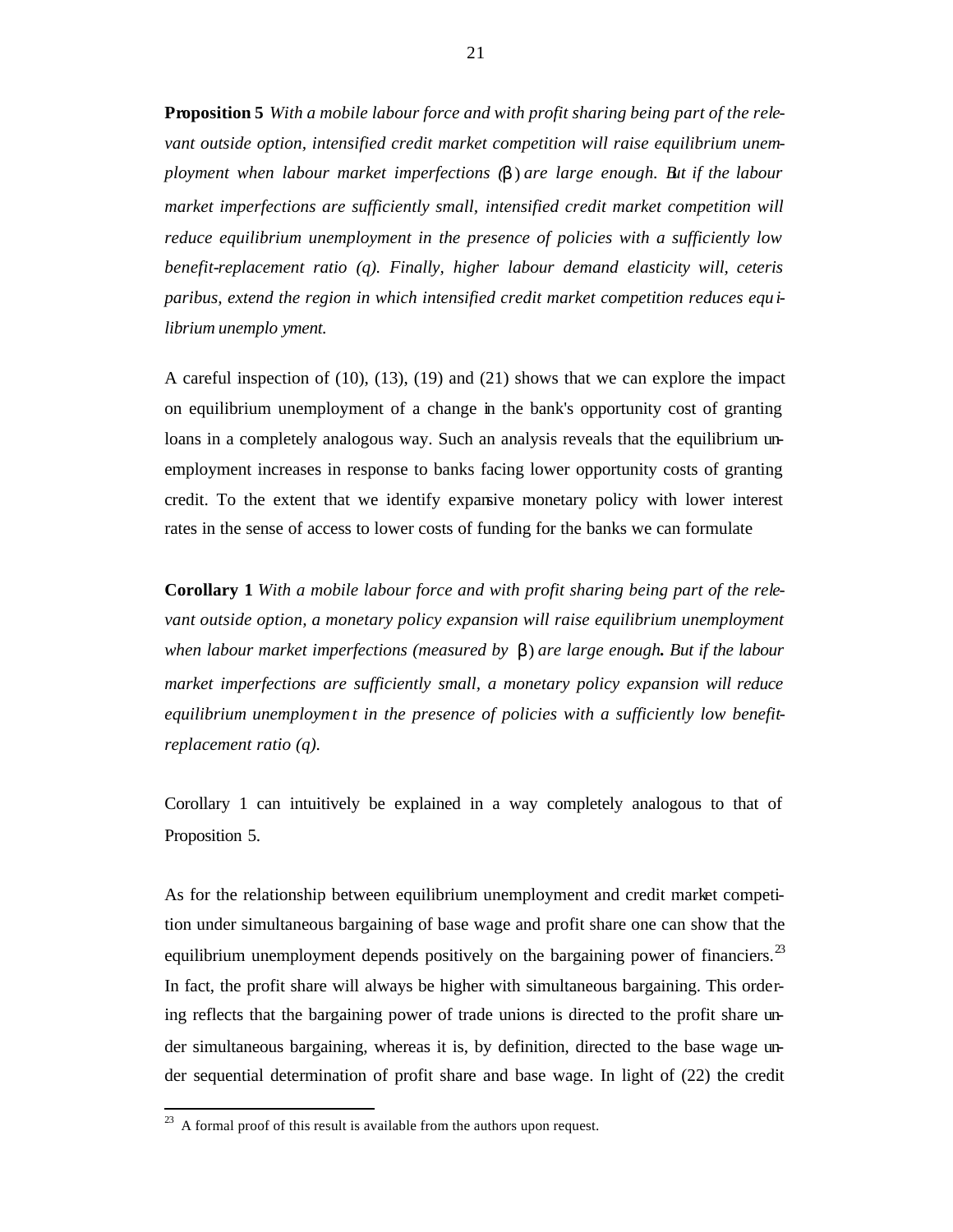market imperfection will affect the outside option via two channels: the base wage and profit sharing. In general, more intense credit market competition will increase the base wage and thereby the outside option, while it will induce higher profit sharing, which affects the outside option in the opposite direction. It was shown earlier in this section that the "profit sharing effect" could dominate with sequential determination of profit share and base wage only if the labour market imperfection is "small enough" (see Proposition 5). In contrast, with simultaneous bargaining the profit sharing channel becomes stronger and it can be shown to always dominate the base wage effect.

# **VI. Concluding Comments and Policy Implications**

This study has focused on the role of labour and credit market imperfections as well as of the interaction between these for the determination of equilibrium unemployment within the framework of the "right-to-manage" approach when the profit sharing is a part of the compensation structure. In the credit market the repayment rate is negotiated between financiers and firms, both possessing bargaining power, while the firms and organised labour bargain over the base wage. These two types of negotiations take place sequentially. The labour and credit market negotiations have been assumed to take place conditional on the firm having committed itself to the form of wage contract determining to what extent it makes use of performance-related profit sharing in addition to the negotiated base wage.

The presence of a performance -related wage component in the form of profit sharing has been shown to be a necessary condition for the relationship between the competitiveness of the credit market and equilibrium unemployment when the wage elasticity of labour demand is constant.<sup>24</sup> Our analysis has highlighted the critical role of labour mobility for the evaluation of the employment implications of intensified credit market competition. With highly limited labour mobility, increased bargaining power of banks in the credit market will have adverse employment effects, because it increases negotiated base wages in a straightforward way. In fact, our study has confirmed an intuitively appealing conjecture that intensified credit market competition will promote emplo y-

 $24$  If the wage elasticity of labour demand is not constant, there might be additional mechanisms generating a relationship between credit markets and equilibrium unemployment. Credit market imperfections might affect the wage elasticity of labour demand and thereby wage formation. This lies beyond the scope of our paper.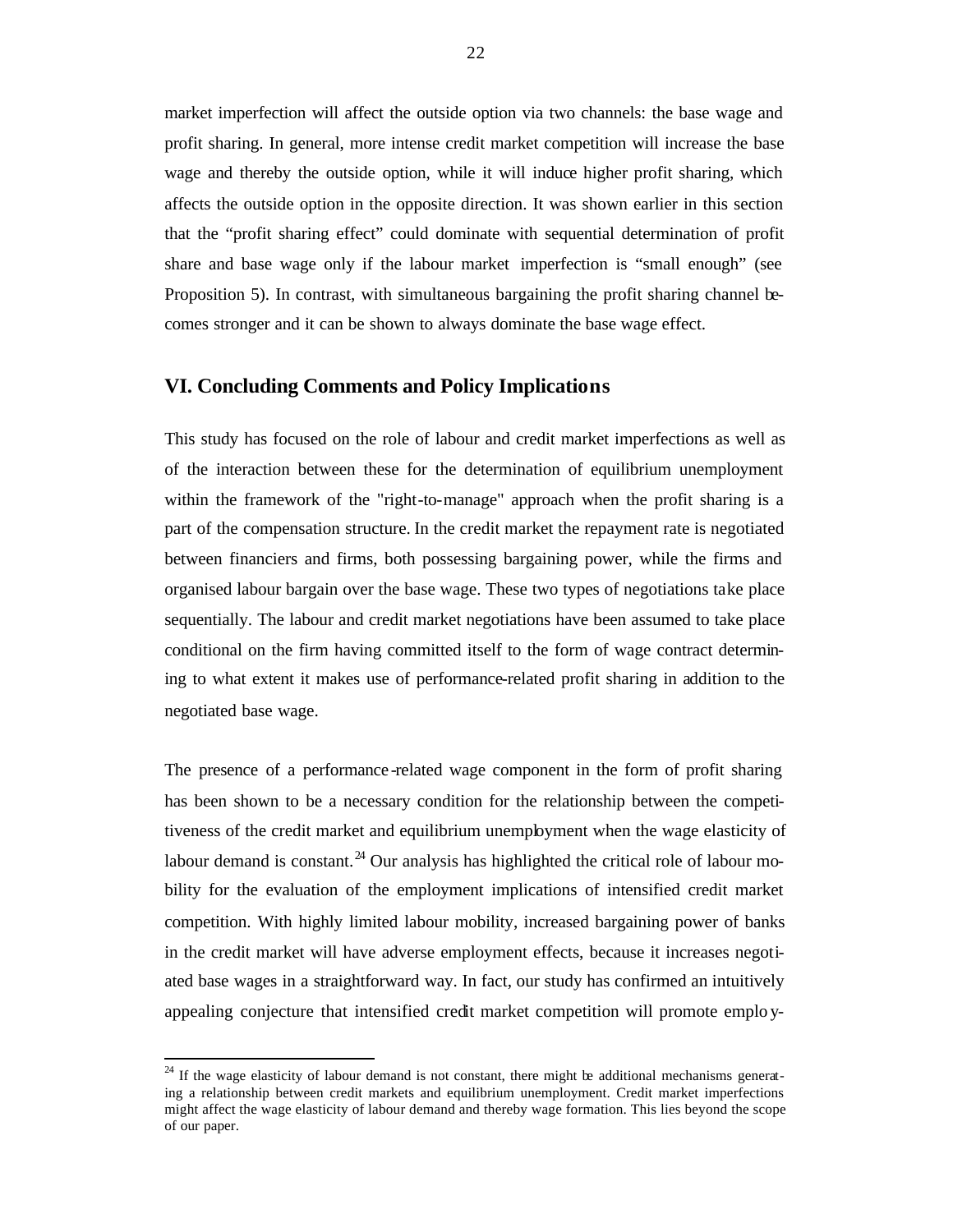ment under two distinct types of circumstances: (1) a labour force which is perfectly immobile across industries or (2) a labour force which is mobile across industries which all firms adopt profit sharing as long as labour markets exhibit sufficiently small bargaining power of trade unions and face policies with sufficiently low benefitreplacement ratios.

However, with a labour force mobile across industries the relationship between credit market imperfections and equilibrium unemployment is reversed if the labour market imperfections – measured by the relative bargaining power of the trade unions - are sufficiently strong. Namely when union members have access to an outside option consisting of a probability-weighted average of wage -related unemployment compensation (with a probability equal to the unemployment rate) and performance-related compens ation in another industry (with the complementary probability) the wage-moderating effect of a higher repayment rate will promote employment to such an extent as to offset the harmful direct effect of higher lending rates. In this way intensified credit market competition can actually harm employment if the labour market imperfections are sufficiently strong. We can expla in such a relationship between credit market competition and equilibrium unemployment in the following way. With sufficiently strong bargaining power of trade unions in the labour markets credit market imperfections will actually serve as a disciplining device whereby the potential of the trade union to exploit this bargaining power is reduced in an efficiency-enhancing way. The introduction of an additional distortion in the form of credit market imperfections improves the performance of the labour market, which suffers from a primary distortion with its roots in the bargaining power of the trade union.  $25$ 

Our model emphasises the "first-order" importance of institutional policies directed at reducing the labour market imperfections under those circumstances where profit sharing in other industries is part of the outside option for workers. Namely, in light of our model society will not be able to benefit in terms of employment from intensified credit market competition as long as the primary labour market imperfections are dominant. From (27), and as illustrated in Figures 2 and 3, labour market institutions, where the relative bargaining power of trade unions exceeds 0.33, will under all circumstances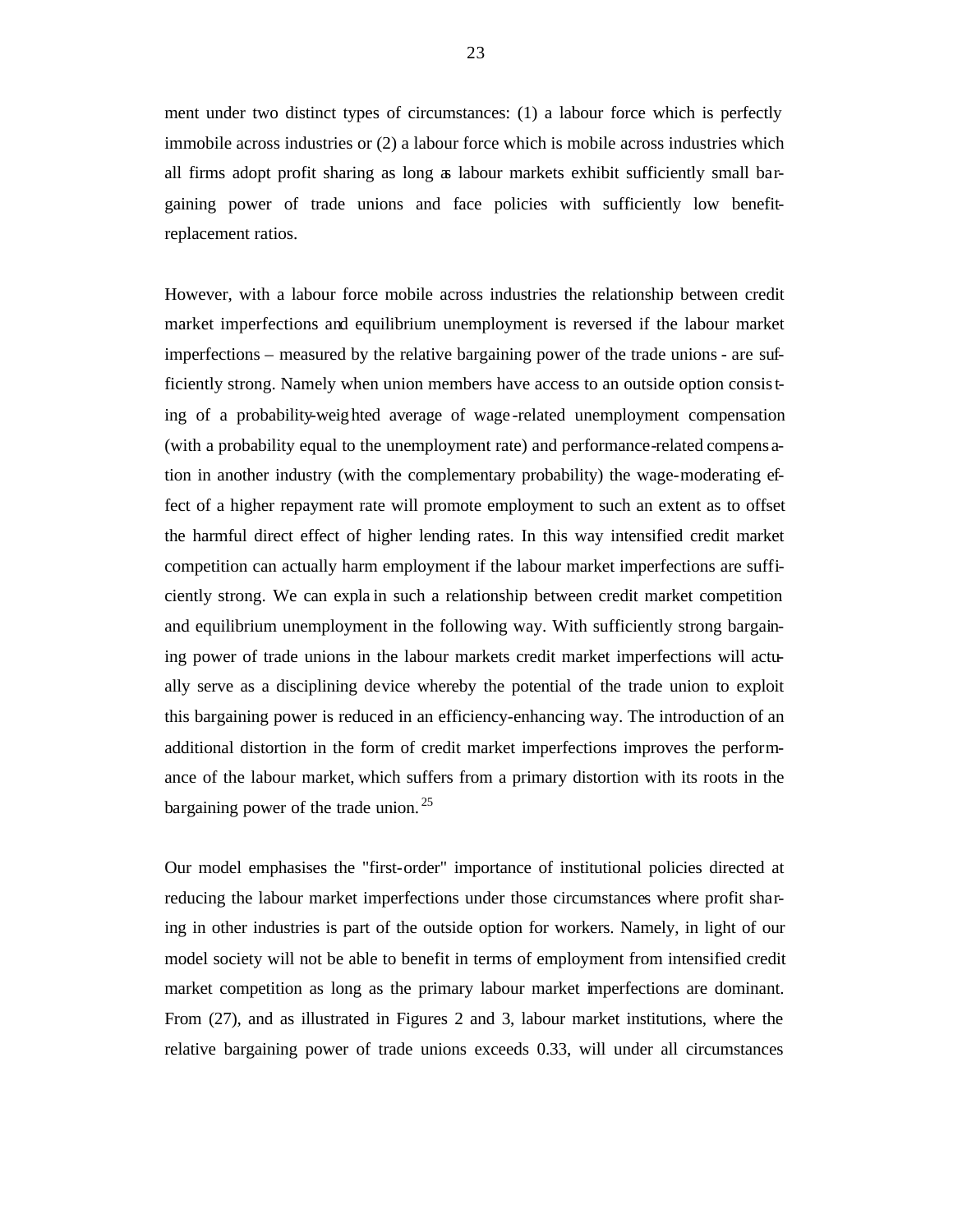prevent higher efficiency of credit markets to spill ove r to improved employment performance. Such magnitudes of relative bargaining power of trade unions – measured either in terms of trade union density rates and/or in terms of collective bargaining coverage – do seem to fit observations from European countries (see Nickell and Layard (1999), p. 3041 and DICE database collected by CESifo, http://www.CESifo.de). Thus, links to other markets, such as the credit market, add to the social return from reforms reducing the imperfections in labour markets. This argument seems more relevant the higher is the degree of labour force mobility.

In a world with labour force mobility and where firms widely apply performance -based wage schemes in the form of profit sharing, labour market policies intended to reduce the benefit-replacement ratio can play a role in shifting the economy from a state where the development towards intensified credit market competition harms employment into one where this development promotes employment. Nevertheless, policies to reduce benefit-replacement ratios (*q*), which are high in European countries (see Nickell and Layard (1999), p. 3045 and DICE database collected by CESifo, http://www.CESifo.de), seem to play a more limited role relative to the bargaining power of trade unions (*b*) . Finally, higher labour demand elasticity, which may result from increasing economic integration, will potentially increase the role of policies to reduce benefit-replacement ratios (*q*) as higher elasticities extend the region in which intensified credit market competition is beneficial for the development of employment.

#### **References**

- Acemoglu, D. (2001) **Credit Market Imperfections and Persistent Unemployment,** European Economic Review, 45, 665-679.
- Anderson, S. Devereux, M. (1989) **Profit Sharing and Optimal Labour Contracts,**  Canadian Journal of Economics, 89, 425-433.
- Becsi, Z Li, V. Wang, P. (2000) **Financial Matchmakers with Heterogenous Borrowers**, Federal Reserve Bank of Atlanta WP 2000-14, September.
- Bester, H, (1995) **A Bargaining Model of Financial Intermediation,** European Economic Review, 39, 211-228.
- Binmore, K.G. Rubinstein, A. Wolinsky, A. (1986) **The Nash Bargaining Solu tion in Economic Modelling,** Rand Journal of Economics, 17, 176-188.
- Blanchard, O. Giavazzi, F. (2002) **Macroeconomic Effects of Regulation and De-**

 $25$  This argument is analogous to the classical second best analysis by Lipsey and Lancaster (1956-57), according to which it is not necessarily desirable from a welfare point of view to decrease distortions in one particular market if several markets face distortions.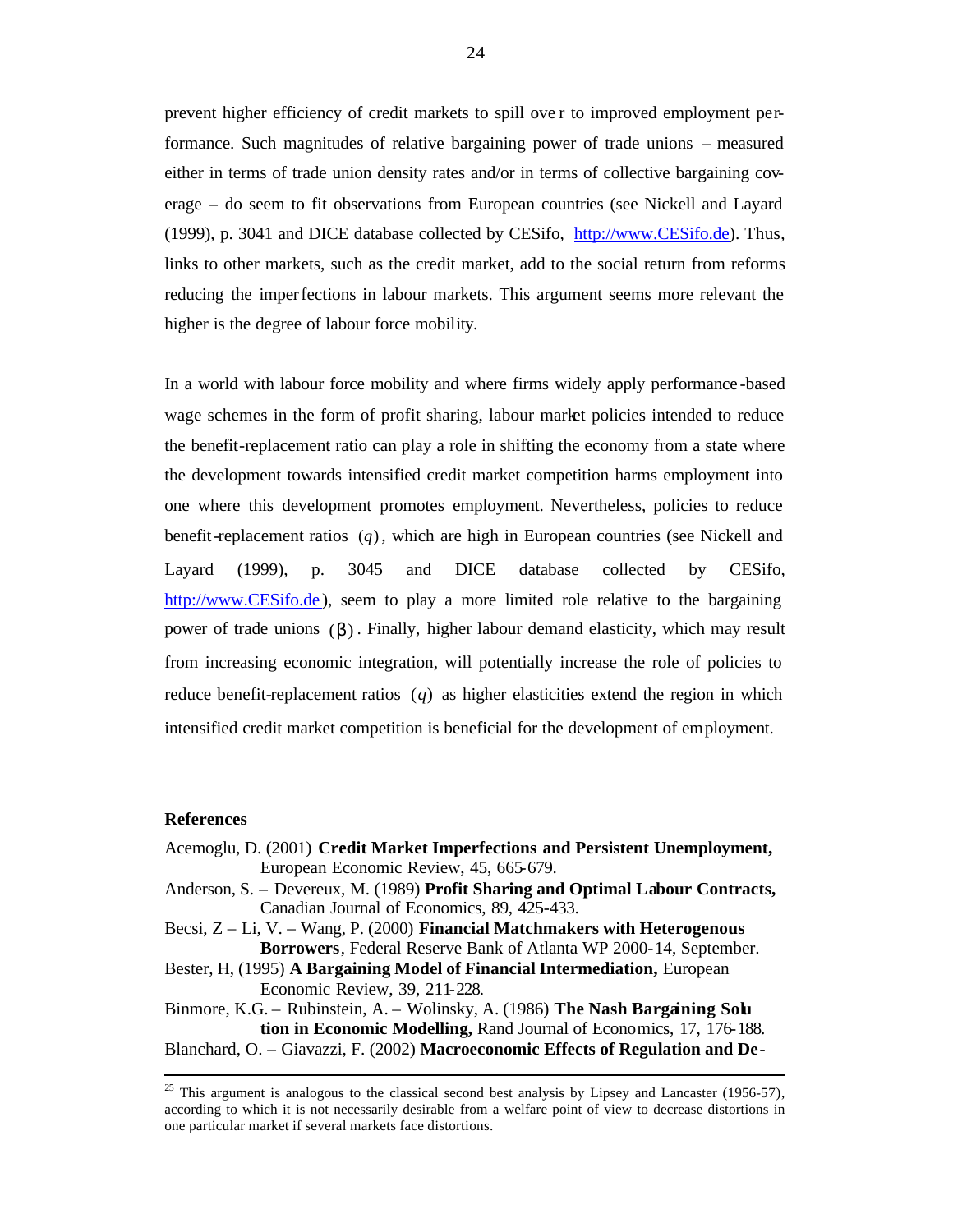**regulation in Goods and Labor Markets, NBER WP, 8120, February.**

- Bronars, S.G. Deere, D.R. (1991) **The Threat of Unionization, the Use of Debt and the Preservation of Shareholder Wealth,** Quarterly Journal of Economics**, 56, 231-244.**
- Caballero, R.J. Hammour, M.L. (1998): **Improper Churn: Social Costs and Macroeconomic Consequences, NBER Working Paper No.6717, September.**
- Cahuc, P. Dormont, B. (1997) **Profit Sharing: Does it Increase Productivity and Employment? A Theoretical Model and Empirical Evidence on French Micro Data,** Labour Economics, 4, 293-319.
- Conyon, M. Freeman, R. (2001) **Shared Modes of Compensation and Firm Per formance: UK Evidence** , NBER Working Paper #8448.
- Dalmazzo, A. (1996) **Debt and Wage Negotiations: A Bankruptcy-Based Approach,** Scandinavian Journal of Economics, 98(3), 351-364.
- Dasgupta, S. Sengupta, K. (1993) **Sunk Investment, Bargaining, and Choice of Capital Structure,** International Economic Review, 34, 203-220.
- Dell'Ariccia, G. Friedman, E. Marquez, R. (1999) **Adverse Selection as a Barrier to Entry in the Banking Industry,** Rand Journal of Economics**, 30:3, 515-534.**
- Funke, M. Maurer, W. Strulik, H. (1999) **Capital Structure and Labour Demand: Investigations Using German Micro Data,** Oxford Bulletin of Economics and Statistics, 61, 199-215.
- Hanka, G. (1998) **Debt and the Terms of Employment,** Journal of Financial Economics , 48, 245-282.
- Hart, O. (2000) **Different Approaches to Bankruptcy,** NBER Working Paper No. 7921, September.
- Holmlund, B. (1991) **Profit Sharing, Wage Bargaining and Unemployment,**  Economic Inquiry, 28, 257-268.
- Jerger, J. Michaelis, J. (1999) **Profit Sharing, Capital Formation and the NAIRU,**  Scandinavian Journal of Economics, 101, 257-275.
- Koskela, E. Stenbacka, R. (2000a) **Is There a Tradeoff between Bank Competition and Financial Fragility?,** Journal of Banking & Finance, 24, 1853-1873.
- Koskela, E. Stenbacka, R. (2000b) **The Agency Cost of Debt and Lending Market Competition: A Re -Examination,** Bank of Finland Discussion Papers, 12/2000.
- Koskela, E. Stenbacka, R. (2001) **Equilibrium Unemployment with Credit and Labour Market Imperfections, CESifo Working Paper No. 419.**
- Krueger, A. Pischke, J.-S. (1997) **Observations and Conjectures on the U.S. Employment Miracle,** National Bureau of Economic Research (NBER) Working Paper 6146.
- Layard, R. Nickell, S. (1990) **Is Unemployment Lower if Unions Bargaining over Employment,** the Quarterly Journal of Economics, 773-787.
- Layard, R. Nickell, S. Jackman, R. (1991) **Unemployment: Macroeconomic**  Performance and the Labour Market, Oxford University Press.
- Lipsey, R.G. Lancaster, K. (1956-57) **The General Theory of Second Best,** Review of Economic Studies, 24, 11-32.
- Nash, J. (1950) **The Bargaining Problem,** Econometrica, 18, 155-162.
- Nickell, S. Layard, R. (1999) **Labour Market Institutions and Economic Performance,** in Ashenfelter, O. – Card, D. (eds): **Handbook of Labor Economics,** Vol 3, Elsevier Science, 3029-3084.
- Nickell, S. Nicolitsas, D. (1999) **How Does Financial Pressure Affect Firms?,**  European Economic Review, 43, 1435-1456.